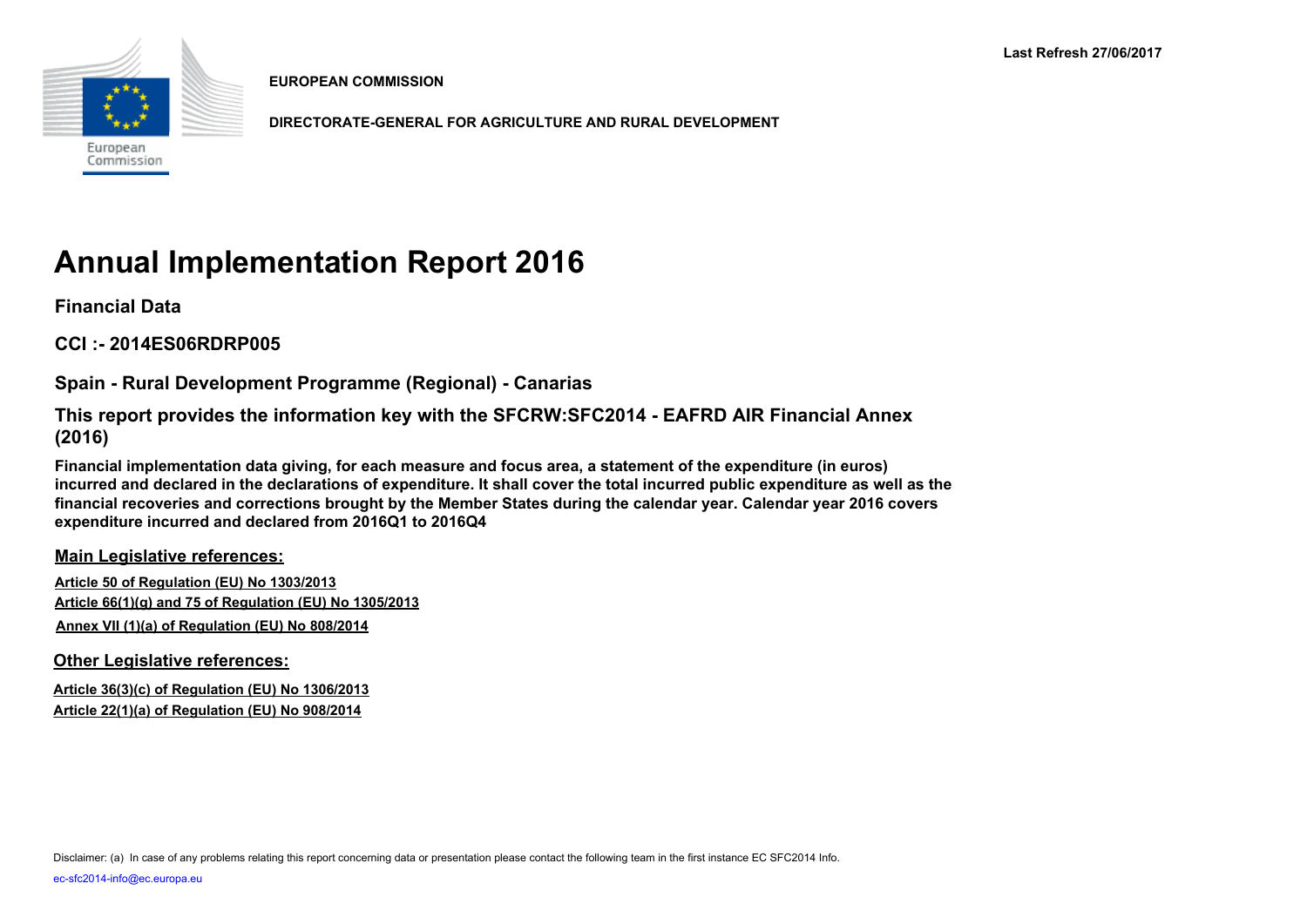#### Table 1.1 - Information on implementation of the programme and its priorities by reference to the financial data

Disclaimer: Data are those submitted quarterly by the Paying agency or the Coordination body (except the decision on annual clearance) 2016Q1 to 2016Q4 .

#### **Measure code: M01 (Knowledge)**

| <b>Union contribution</b><br>(EAFRD) before<br>adjustments,<br>incurred and<br>declared during the<br>calendar year |                            |                            |                            |                            | <b>Union contribution (EAFRD)</b><br>financial adjustments made by<br>the Member States during the<br>calendar year |                             | Difference between the<br>annual declaration and<br>the cumulative quarterly<br>declaration (Diff X table) |
|---------------------------------------------------------------------------------------------------------------------|----------------------------|----------------------------|----------------------------|----------------------------|---------------------------------------------------------------------------------------------------------------------|-----------------------------|------------------------------------------------------------------------------------------------------------|
| <b>Focus Area / Priority</b>                                                                                        | 01/01/2016 -<br>31/03/2016 | 01/04/2016 -<br>30/06/2016 | 01/07/2016 -<br>15/10/2016 | 16/10/2016 -<br>31/12/2016 | <b>Irregularities or</b><br>negligence<br>recovered by MS                                                           | <b>Other</b><br>adjustments | for budget year 2015Q4<br>to 2016Q3                                                                        |
| 2A                                                                                                                  | 0.00                       | 0.00                       | 0.00                       | 0.00                       |                                                                                                                     |                             |                                                                                                            |
| 2B                                                                                                                  | 0.00                       | 0.00                       | 0.00                       | 0.00                       |                                                                                                                     |                             |                                                                                                            |
| 3A                                                                                                                  | 0.00                       | 0.00                       | 0.00                       | 0.00                       |                                                                                                                     |                             |                                                                                                            |
| 3B                                                                                                                  | 0.00                       | 0.00                       | 0.00                       | 0.00                       |                                                                                                                     |                             |                                                                                                            |
| <b>5A</b>                                                                                                           | 0.00                       | 0.00                       | 0.00                       | 0.00                       |                                                                                                                     |                             |                                                                                                            |
| 5B                                                                                                                  | 0.00                       | 0.00                       | 0.00                       | 0.00                       |                                                                                                                     |                             |                                                                                                            |
| <b>5C</b>                                                                                                           | 0.00                       | 0.00                       | 0.00                       | 0.00                       |                                                                                                                     |                             |                                                                                                            |
| <b>5D</b>                                                                                                           | 0.00                       | 0.00                       | 0.00                       | 0.00                       |                                                                                                                     |                             |                                                                                                            |
| 5E                                                                                                                  | 0.00                       | 0.00                       | 0.00                       | 0.00                       |                                                                                                                     |                             |                                                                                                            |
| 6A                                                                                                                  | 0.00                       | 0.00                       | 0.00                       | 0.00                       |                                                                                                                     |                             |                                                                                                            |
| 6B                                                                                                                  | 0.00                       | 0.00                       | 0.00                       | 0.00                       |                                                                                                                     |                             |                                                                                                            |
| 6C                                                                                                                  | 0.00                       | 0.00                       | 0.00                       | 0.00                       |                                                                                                                     |                             |                                                                                                            |
| P4                                                                                                                  | 0.00                       | 0.00                       | 0.00                       | 0.00                       |                                                                                                                     |                             |                                                                                                            |
| <b>TOTAL</b>                                                                                                        | 0.00                       | 0.00                       | 0.00                       | 0.00                       |                                                                                                                     |                             |                                                                                                            |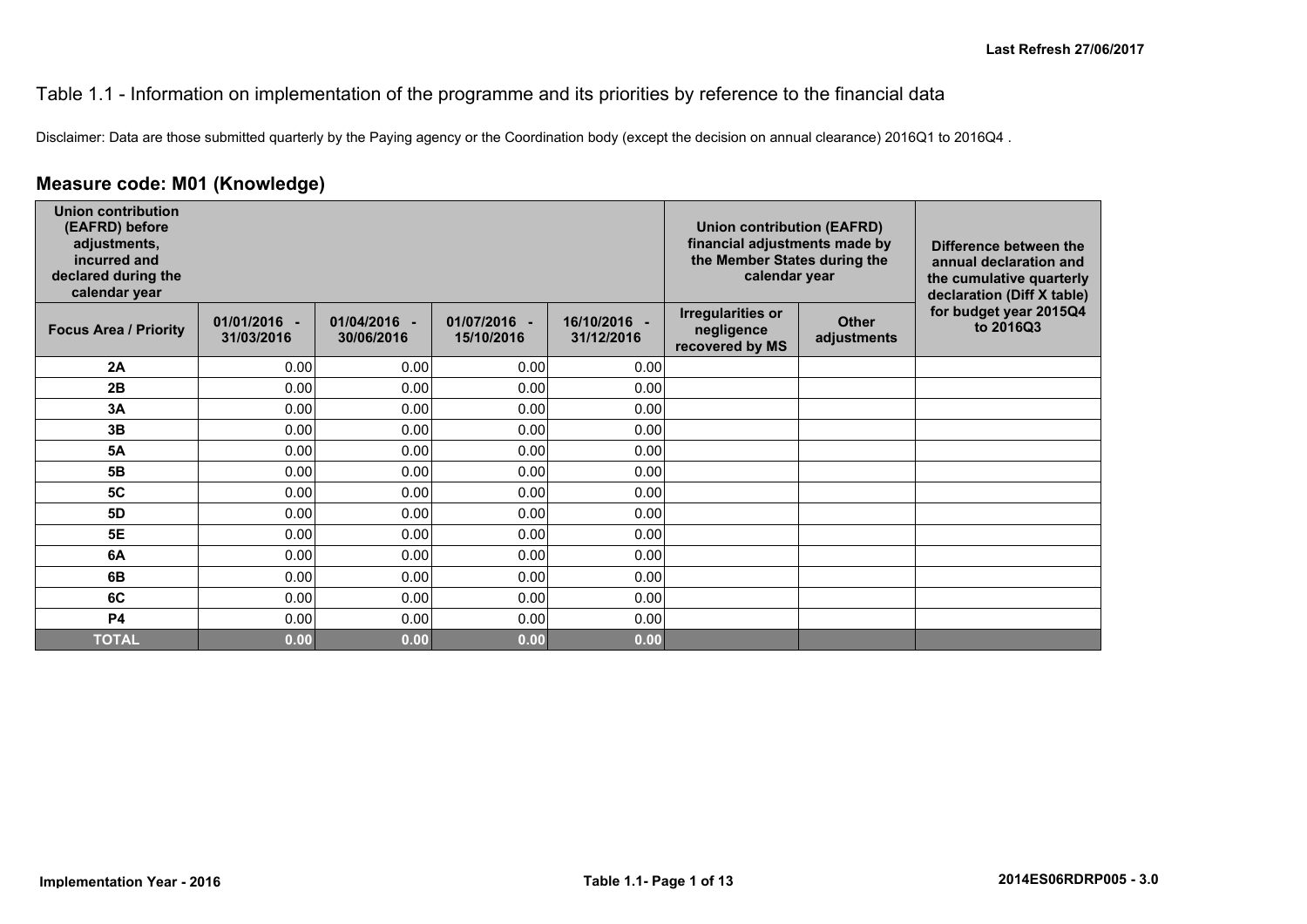### **Measure code: M02 (Advisory services)**

| <b>Union contribution</b><br>(EAFRD) before<br>adjustments,<br>incurred and<br>declared during the<br>calendar year |                              |                            |                            |                            | Union contribution (EAFRD)<br>financial adjustments made by<br>the Member States during the<br>calendar year |                             | Difference between the<br>annual declaration and<br>the cumulative quarterly<br>declaration (Diff X table) |
|---------------------------------------------------------------------------------------------------------------------|------------------------------|----------------------------|----------------------------|----------------------------|--------------------------------------------------------------------------------------------------------------|-----------------------------|------------------------------------------------------------------------------------------------------------|
| <b>Focus Area / Priority</b>                                                                                        | $01/01/2016 -$<br>31/03/2016 | 01/04/2016 -<br>30/06/2016 | 01/07/2016 -<br>15/10/2016 | 16/10/2016 -<br>31/12/2016 | <b>Irregularities or</b><br>negligence<br>recovered by MS                                                    | <b>Other</b><br>adjustments | for budget year 2015Q4<br>to 2016Q3                                                                        |
| 2A                                                                                                                  | 0.00                         | 0.00                       | 0.00                       | 0.00                       |                                                                                                              |                             |                                                                                                            |
| 2B                                                                                                                  | 0.00                         | 0.00                       | 0.00                       | 0.00                       |                                                                                                              |                             |                                                                                                            |
| 3A                                                                                                                  | 0.00                         | 0.00                       | 0.00                       | 0.00                       |                                                                                                              |                             |                                                                                                            |
| 3B                                                                                                                  | 0.00                         | 0.00                       | 0.00                       | 0.00                       |                                                                                                              |                             |                                                                                                            |
| <b>5A</b>                                                                                                           | 0.00                         | 0.00                       | 0.00                       | 0.00                       |                                                                                                              |                             |                                                                                                            |
| 5 <b>B</b>                                                                                                          | 0.00                         | 0.00                       | 0.00                       | 0.00                       |                                                                                                              |                             |                                                                                                            |
| <b>5C</b>                                                                                                           | 0.00                         | 0.00                       | 0.00                       | 0.00                       |                                                                                                              |                             |                                                                                                            |
| 5D                                                                                                                  | 0.00                         | 0.00                       | 0.00                       | 0.00                       |                                                                                                              |                             |                                                                                                            |
| <b>5E</b>                                                                                                           | 0.00                         | 0.00                       | 0.00                       | 0.00                       |                                                                                                              |                             |                                                                                                            |
| <b>P4</b>                                                                                                           | 0.00                         | 0.00                       | 0.00                       | 0.00                       |                                                                                                              |                             |                                                                                                            |
| <b>TOTAL</b>                                                                                                        | 0.00                         | 0.00                       | 0.00                       | 0.00                       |                                                                                                              |                             |                                                                                                            |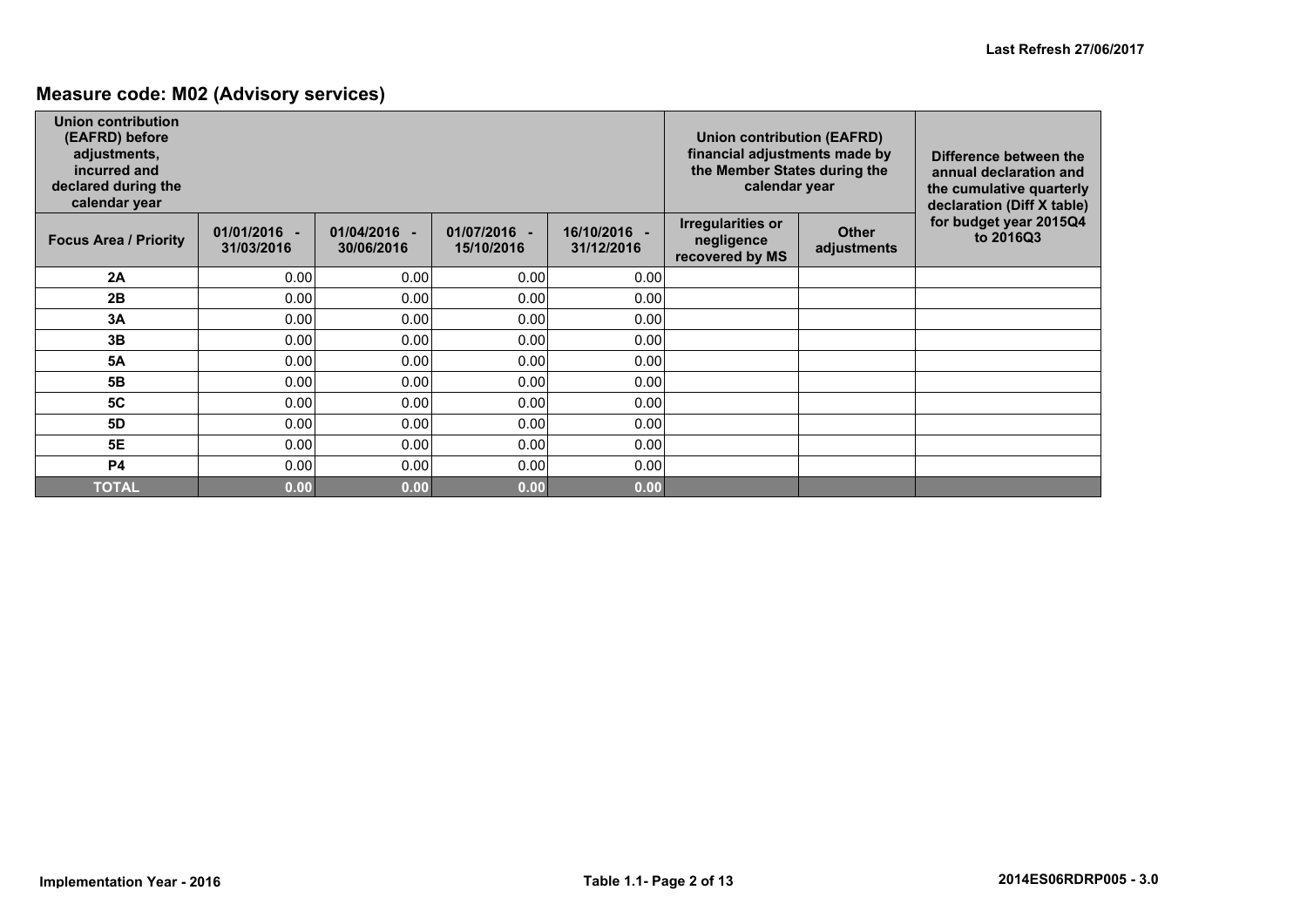### **Measure code: M03 (Quality schemes)**

| Union contribution<br>(EAFRD) before<br>adjustments,<br>incurred and<br>declared during the<br>calendar year |                              |                            |                          |                          | <b>Union contribution (EAFRD)</b><br>financial adjustments made by<br>the Member States during the<br>calendar year |                             | Difference between the<br>annual declaration and<br>the cumulative quarterly<br>declaration (Diff X table) |
|--------------------------------------------------------------------------------------------------------------|------------------------------|----------------------------|--------------------------|--------------------------|---------------------------------------------------------------------------------------------------------------------|-----------------------------|------------------------------------------------------------------------------------------------------------|
| <b>Focus Area / Priority</b>                                                                                 | $01/01/2016 -$<br>31/03/2016 | 01/04/2016 -<br>30/06/2016 | 01/07/2016<br>15/10/2016 | 16/10/2016<br>31/12/2016 | <b>Irregularities or</b><br>negligence<br>recovered by MS                                                           | <b>Other</b><br>adjustments | for budget year 2015Q4<br>to 2016Q3                                                                        |
| 3A                                                                                                           | 0.00                         | 0.00                       | 0.00                     | 0.00                     |                                                                                                                     |                             |                                                                                                            |
| <b>TOTAL</b>                                                                                                 | 0.00                         | 0.00                       | 0.00                     | 0.00                     |                                                                                                                     |                             |                                                                                                            |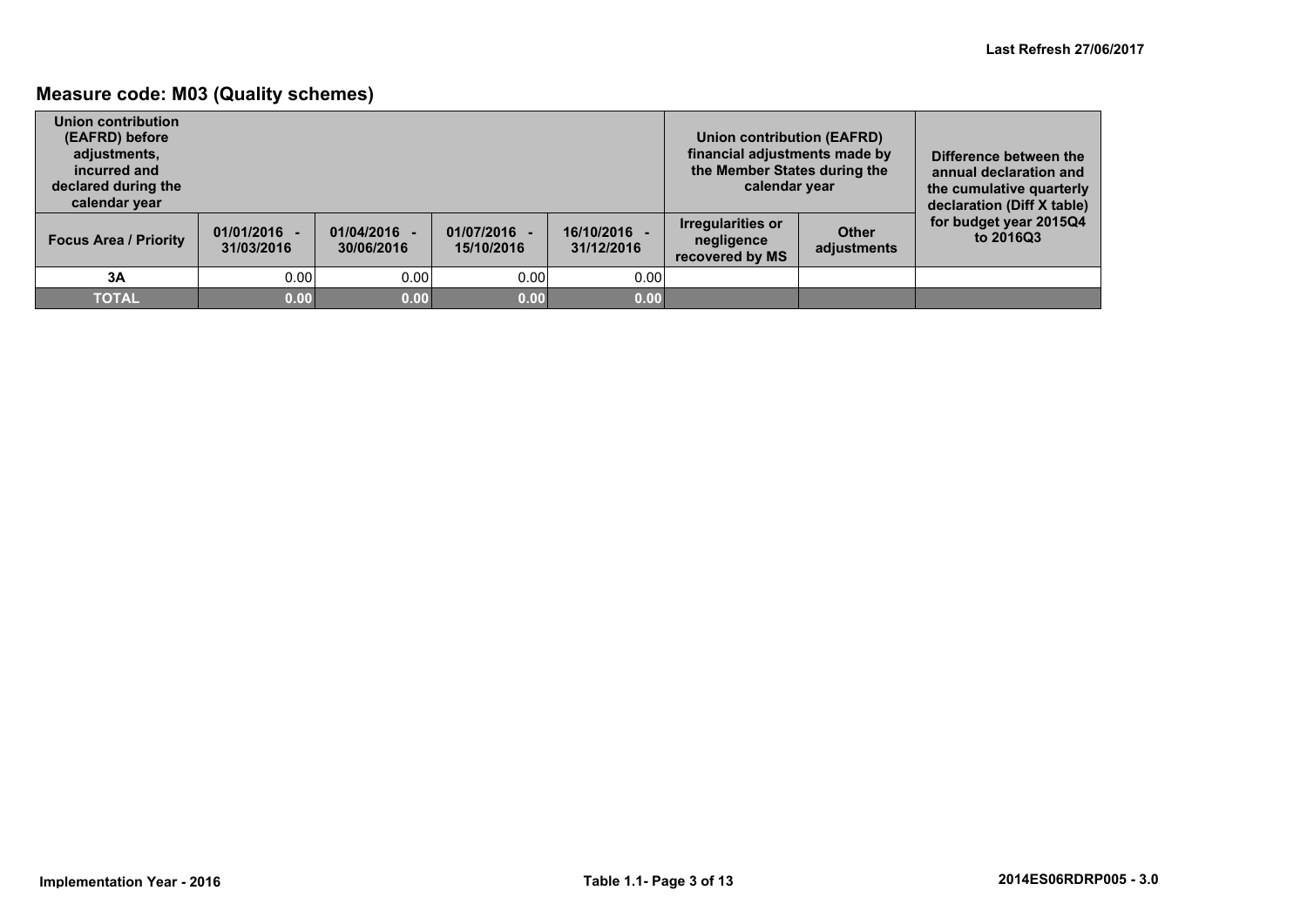### **Measure code: M04 (Physical Investment)**

| <b>Union contribution</b><br>(EAFRD) before<br>adjustments,<br>incurred and<br>declared during the<br>calendar year |                              |                            |                          |                            | Union contribution (EAFRD)<br>financial adjustments made by<br>the Member States during the<br>calendar year |                             | Difference between the<br>annual declaration and<br>the cumulative quarterly<br>declaration (Diff X table) |
|---------------------------------------------------------------------------------------------------------------------|------------------------------|----------------------------|--------------------------|----------------------------|--------------------------------------------------------------------------------------------------------------|-----------------------------|------------------------------------------------------------------------------------------------------------|
| <b>Focus Area / Priority</b>                                                                                        | $01/01/2016 -$<br>31/03/2016 | 01/04/2016 -<br>30/06/2016 | 01/07/2016<br>15/10/2016 | 16/10/2016 -<br>31/12/2016 | <b>Irregularities or</b><br>negligence<br>recovered by MS                                                    | <b>Other</b><br>adjustments | for budget year 2015Q4<br>to 2016Q3                                                                        |
| 2A                                                                                                                  | 0.00                         | 0.00                       | 0.00                     | 0.00                       |                                                                                                              |                             |                                                                                                            |
| 2B                                                                                                                  | 0.00                         | 0.00                       | 0.00                     | 0.00                       |                                                                                                              |                             |                                                                                                            |
| 3Α                                                                                                                  | 0.00                         | 0.00                       | 0.00                     | 0.00                       |                                                                                                              |                             |                                                                                                            |
| <b>5A</b>                                                                                                           | 0.00                         | 0.00                       | 0.00                     | 0.00                       |                                                                                                              |                             |                                                                                                            |
| 5B                                                                                                                  | 0.00                         | 0.00                       | 0.00                     | 0.00                       |                                                                                                              |                             |                                                                                                            |
| <b>5C</b>                                                                                                           | 0.00                         | 0.00                       | 0.00                     | 0.00                       |                                                                                                              |                             |                                                                                                            |
| <b>5D</b>                                                                                                           | 0.00                         | 0.00                       | 0.00                     | 0.00                       |                                                                                                              |                             |                                                                                                            |
| 6A                                                                                                                  | 0.00                         | 0.00                       | 0.00                     | 0.00                       |                                                                                                              |                             |                                                                                                            |
| <b>P4</b>                                                                                                           | 0.00                         | 0.00                       | 0.00                     | 0.00                       |                                                                                                              |                             |                                                                                                            |
| <b>TOTAL</b>                                                                                                        | 0.00                         | 0.00                       | 0.00                     | 0.00                       |                                                                                                              |                             |                                                                                                            |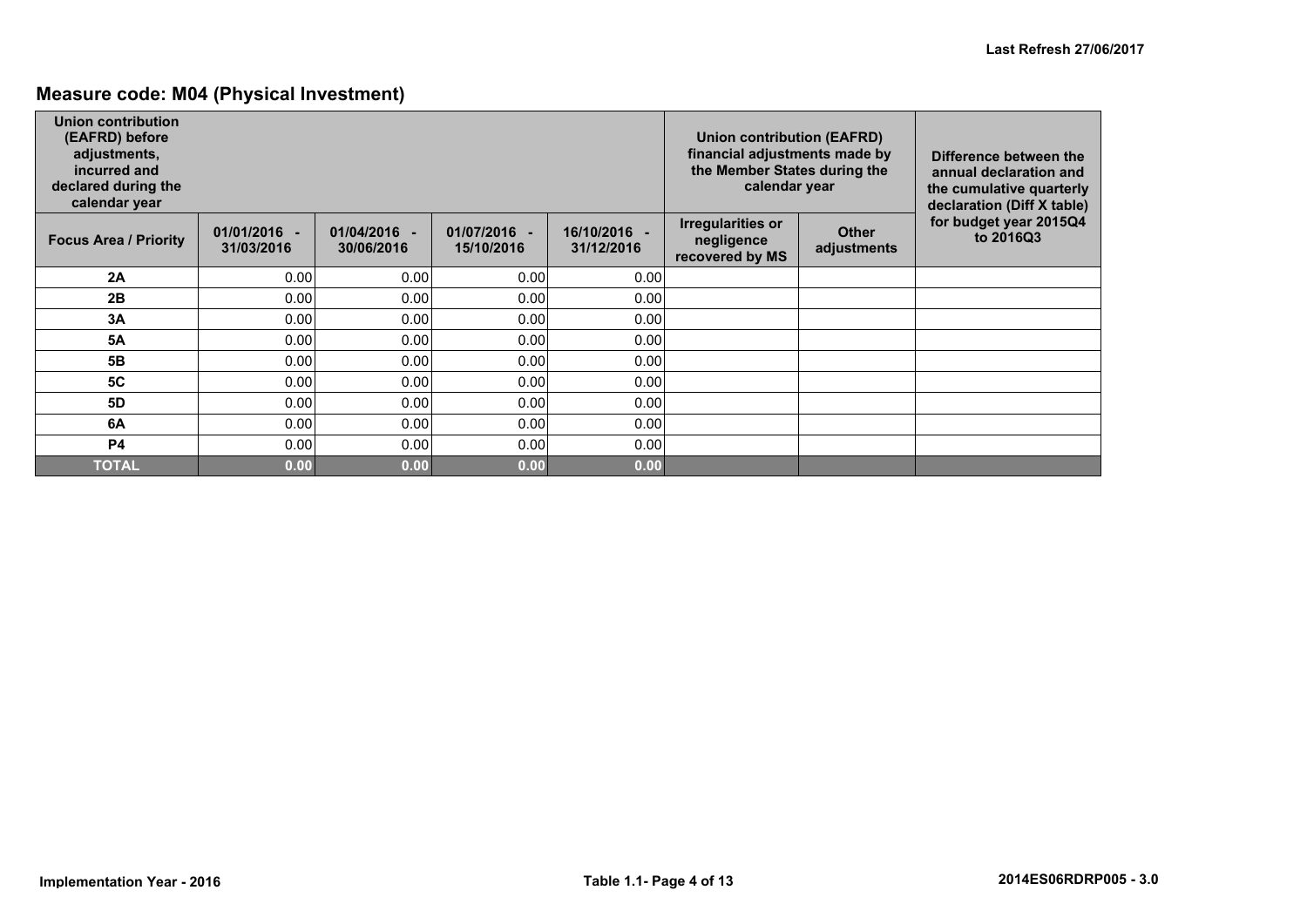### **Measure code: M05 (Restoring agricultural potential)**

| Union contribution<br>(EAFRD) before<br>adjustments,<br>incurred and<br>declared during the<br>calendar year |                              |                            |                          |                          | Union contribution (EAFRD)<br>financial adjustments made by<br>the Member States during the<br>calendar year |                             | Difference between the<br>annual declaration and<br>the cumulative quarterly<br>declaration (Diff X table) |
|--------------------------------------------------------------------------------------------------------------|------------------------------|----------------------------|--------------------------|--------------------------|--------------------------------------------------------------------------------------------------------------|-----------------------------|------------------------------------------------------------------------------------------------------------|
| <b>Focus Area / Priority</b>                                                                                 | $01/01/2016 -$<br>31/03/2016 | 01/04/2016 -<br>30/06/2016 | 01/07/2016<br>15/10/2016 | 16/10/2016<br>31/12/2016 | Irregularities or<br>negligence<br>recovered by MS                                                           | <b>Other</b><br>adjustments | for budget year 2015Q4<br>to 2016Q3                                                                        |
| 3В                                                                                                           | 0.00                         | 0.00                       | 0.00                     | 0.00                     |                                                                                                              |                             |                                                                                                            |
| <b>TOTAL</b>                                                                                                 | 0.00                         | 0.00                       | 0.00                     | 0.00                     |                                                                                                              |                             |                                                                                                            |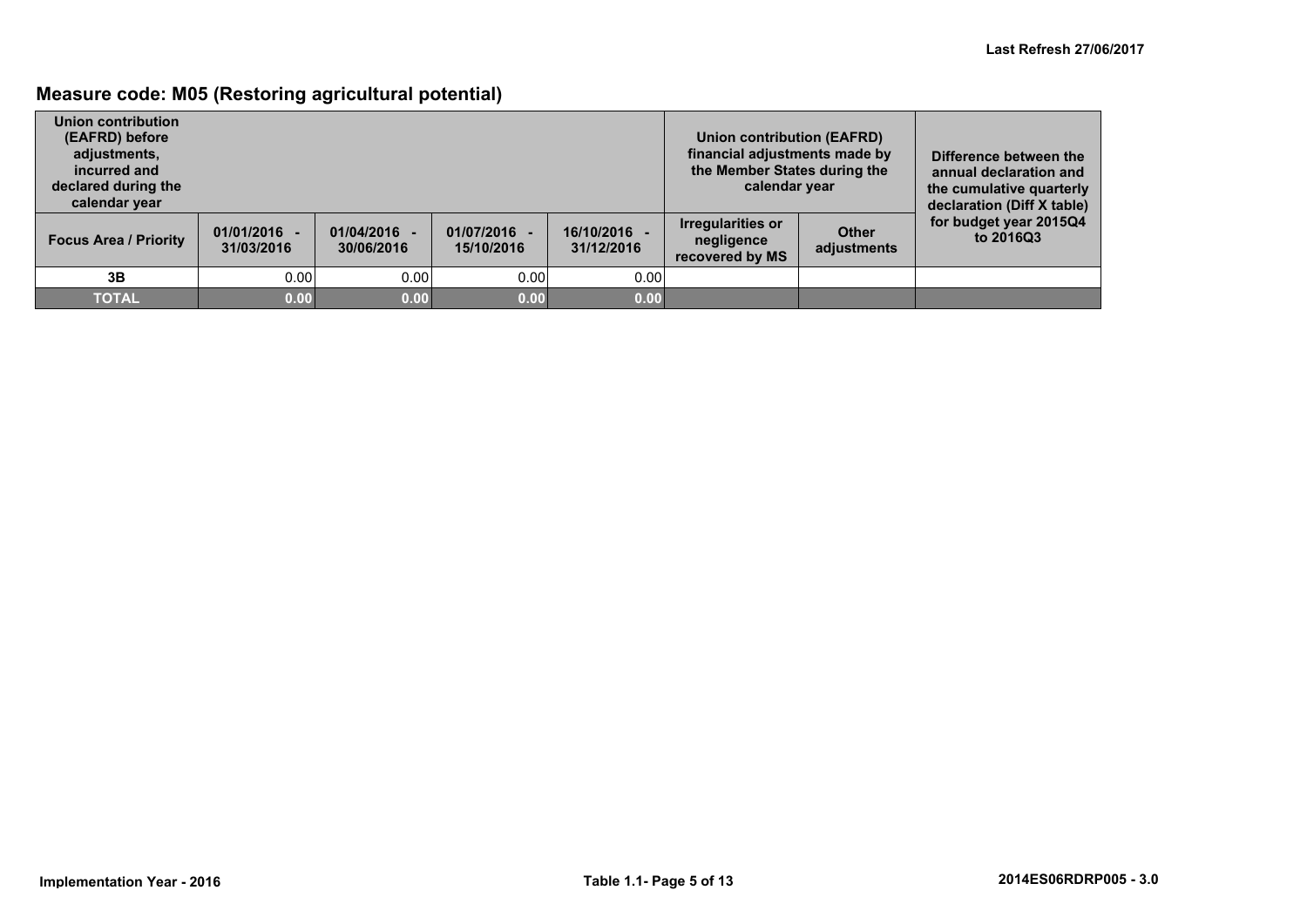## **Measure code: M06 (Farm and business development)**

| Union contribution<br>(EAFRD) before<br>adjustments,<br>incurred and<br>declared during the<br>calendar year |                              |                            |                          |                            | Union contribution (EAFRD)<br>financial adjustments made by<br>the Member States during the<br>calendar year |                             | Difference between the<br>annual declaration and<br>the cumulative quarterly<br>declaration (Diff X table) |
|--------------------------------------------------------------------------------------------------------------|------------------------------|----------------------------|--------------------------|----------------------------|--------------------------------------------------------------------------------------------------------------|-----------------------------|------------------------------------------------------------------------------------------------------------|
| <b>Focus Area / Priority</b>                                                                                 | $01/01/2016 -$<br>31/03/2016 | 01/04/2016 -<br>30/06/2016 | 01/07/2016<br>15/10/2016 | 16/10/2016 -<br>31/12/2016 | <b>Irregularities or</b><br>negligence<br>recovered by MS                                                    | <b>Other</b><br>adjustments | for budget year 2015Q4<br>to 2016Q3                                                                        |
| 2B                                                                                                           | 0.00                         | 0.00                       | 0.00                     | 0.00                       |                                                                                                              |                             |                                                                                                            |
| 5Β                                                                                                           | 0.00                         | 0.00                       | 0.00                     | 0.00                       |                                                                                                              |                             |                                                                                                            |
| <b>5C</b>                                                                                                    | 0.00                         | 0.00                       | 0.00                     | 0.00                       |                                                                                                              |                             |                                                                                                            |
| 5D                                                                                                           | 0.00                         | 0.00                       | 0.00                     | 0.00                       |                                                                                                              |                             |                                                                                                            |
| 6A                                                                                                           | 0.00                         | 0.00                       | 0.00                     | 0.00                       |                                                                                                              |                             |                                                                                                            |
| <b>TOTAL</b>                                                                                                 | 0.00                         | 0.00                       | 0.00                     | 0.00                       |                                                                                                              |                             |                                                                                                            |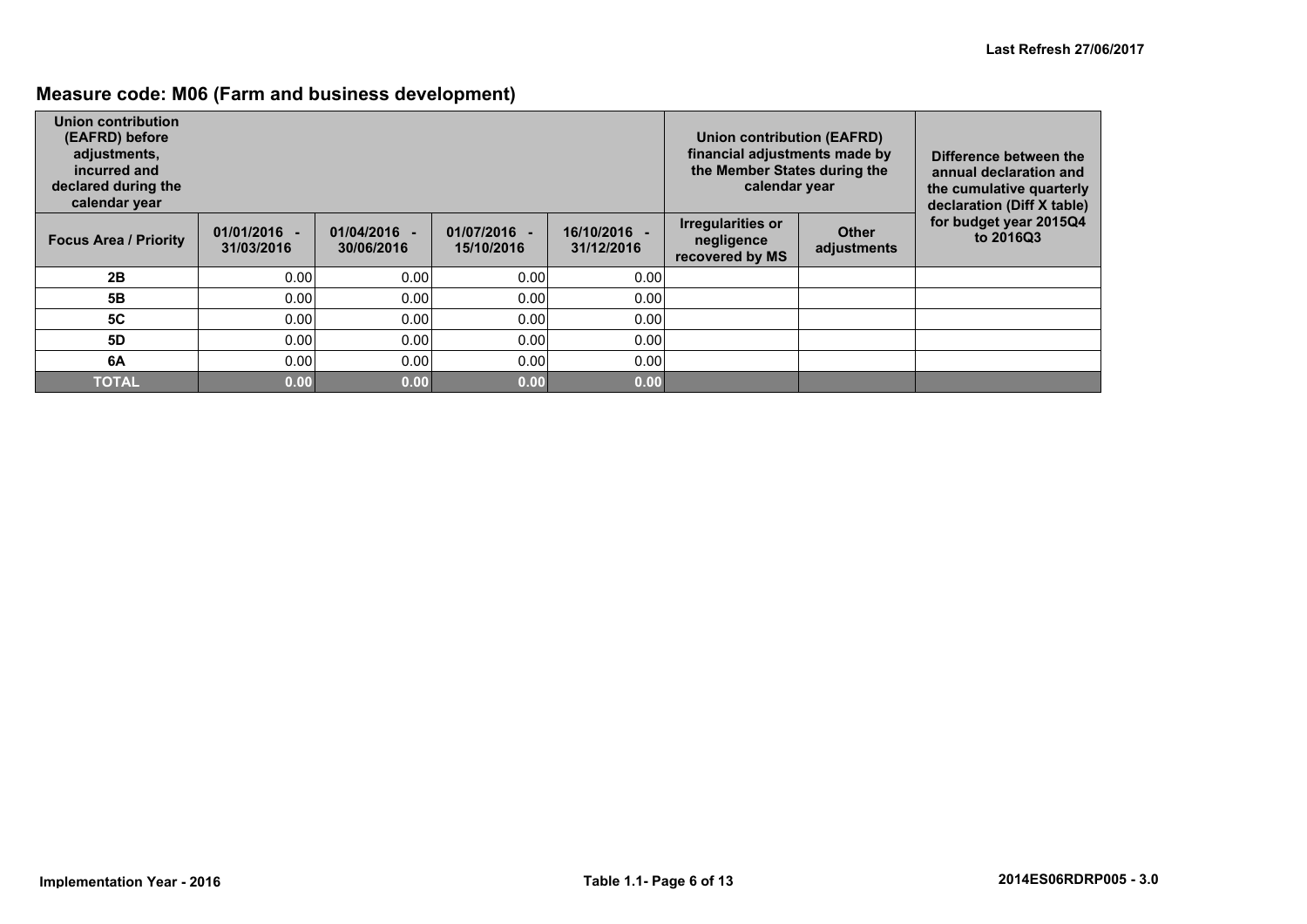### **Measure code: M07 (Basic services)**

| Union contribution<br>(EAFRD) before<br>adjustments,<br>incurred and<br>declared during the<br>calendar year |                              |                              |                          |                            | Union contribution (EAFRD)<br>financial adjustments made by<br>the Member States during the<br>calendar year |                             | Difference between the<br>annual declaration and<br>the cumulative quarterly<br>declaration (Diff X table) |
|--------------------------------------------------------------------------------------------------------------|------------------------------|------------------------------|--------------------------|----------------------------|--------------------------------------------------------------------------------------------------------------|-----------------------------|------------------------------------------------------------------------------------------------------------|
| <b>Focus Area / Priority</b>                                                                                 | $01/01/2016 -$<br>31/03/2016 | $01/04/2016 -$<br>30/06/2016 | 01/07/2016<br>15/10/2016 | 16/10/2016 -<br>31/12/2016 | <b>Irregularities or</b><br>negligence<br>recovered by MS                                                    | <b>Other</b><br>adjustments | for budget year 2015Q4<br>to 2016Q3                                                                        |
| 5B                                                                                                           | 0.00                         | 0.00                         | 0.00                     | 0.00                       |                                                                                                              |                             |                                                                                                            |
| <b>5C</b>                                                                                                    | 0.00                         | 0.00                         | 0.00                     | 0.00                       |                                                                                                              |                             |                                                                                                            |
| 6B                                                                                                           | 0.00                         | 0.00                         | 0.00                     | 0.00                       |                                                                                                              |                             |                                                                                                            |
| <b>P4</b>                                                                                                    | 0.00                         | 0.00                         | 0.00                     | 0.00                       |                                                                                                              |                             |                                                                                                            |
| <b>TOTAL</b>                                                                                                 | 0.00                         | 0.00                         | 0.00                     | 0.00                       |                                                                                                              |                             |                                                                                                            |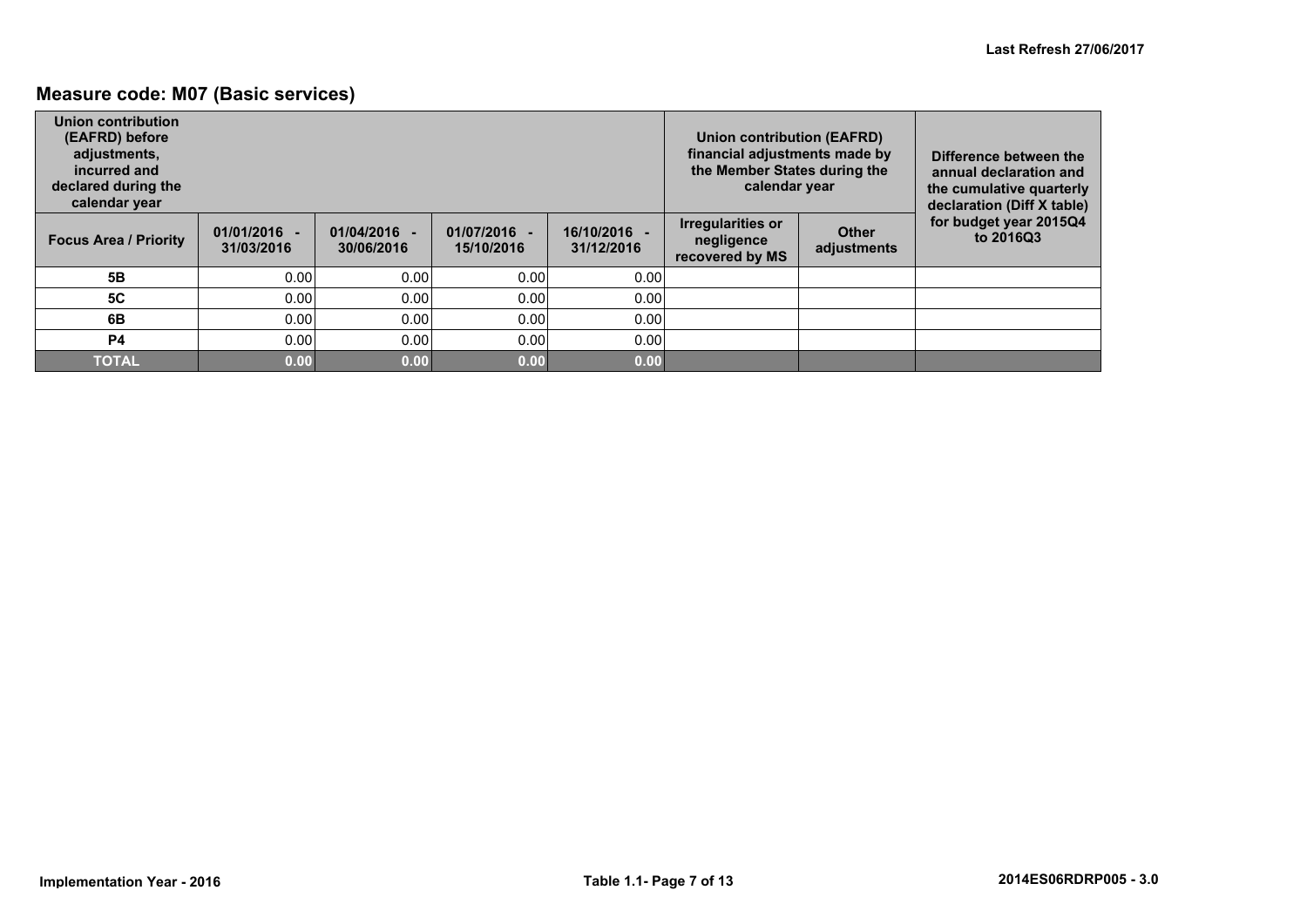### **Measure code: M08 (Forest)**

| Union contribution<br>(EAFRD) before<br>adjustments,<br>incurred and<br>declared during the<br>calendar year |                              |                            |                          |                            | Union contribution (EAFRD)<br>financial adjustments made by<br>the Member States during the<br>calendar year |                             | Difference between the<br>annual declaration and<br>the cumulative quarterly<br>declaration (Diff X table) |
|--------------------------------------------------------------------------------------------------------------|------------------------------|----------------------------|--------------------------|----------------------------|--------------------------------------------------------------------------------------------------------------|-----------------------------|------------------------------------------------------------------------------------------------------------|
| <b>Focus Area / Priority</b>                                                                                 | $01/01/2016 -$<br>31/03/2016 | 01/04/2016 -<br>30/06/2016 | 01/07/2016<br>15/10/2016 | 16/10/2016 -<br>31/12/2016 | Irregularities or<br>negligence<br>recovered by MS                                                           | <b>Other</b><br>adjustments | for budget year 2015Q4<br>to 2016Q3                                                                        |
| 5 <b>B</b>                                                                                                   | 0.00                         | 0.00                       | 0.00                     | 0.00                       |                                                                                                              |                             |                                                                                                            |
| <b>5C</b>                                                                                                    | 0.00                         | 0.00                       | 0.00                     | 0.00                       |                                                                                                              |                             |                                                                                                            |
| 6A                                                                                                           | 0.00                         | 0.00                       | 0.00                     | 0.00                       |                                                                                                              |                             |                                                                                                            |
| <b>P4</b>                                                                                                    | 0.00                         | 0.00                       | 0.00                     | 0.00                       |                                                                                                              |                             |                                                                                                            |
| TOTAL                                                                                                        | 0.00                         | 0.00                       | 0.00                     | 0.00                       |                                                                                                              |                             |                                                                                                            |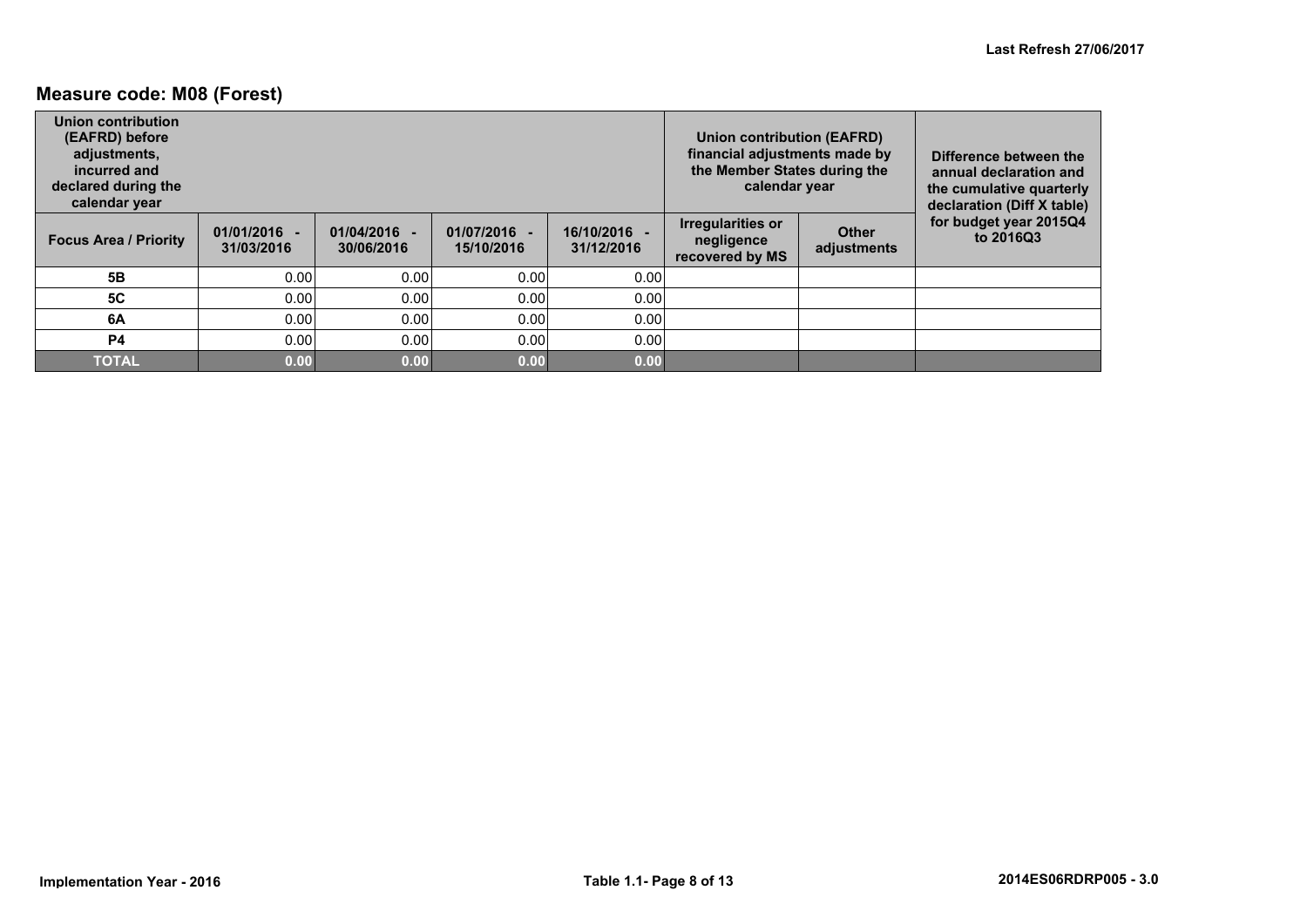### **Measure code: M10 (Agri-environment-climate)**

| Union contribution<br>(EAFRD) before<br>adjustments,<br>incurred and<br>declared during the<br>calendar year |                              |                            |                          |                          | Union contribution (EAFRD)<br>financial adjustments made by<br>the Member States during the<br>calendar year |                             | Difference between the<br>annual declaration and<br>the cumulative quarterly<br>declaration (Diff X table) |
|--------------------------------------------------------------------------------------------------------------|------------------------------|----------------------------|--------------------------|--------------------------|--------------------------------------------------------------------------------------------------------------|-----------------------------|------------------------------------------------------------------------------------------------------------|
| <b>Focus Area / Priority</b>                                                                                 | $01/01/2016 -$<br>31/03/2016 | 01/04/2016 -<br>30/06/2016 | 01/07/2016<br>15/10/2016 | 16/10/2016<br>31/12/2016 | Irregularities or<br>negligence<br>recovered by MS                                                           | <b>Other</b><br>adjustments | for budget year 2015Q4<br>to 2016Q3                                                                        |
| <b>P4</b>                                                                                                    | 0.00                         | 0.00                       |                          | 0.00                     |                                                                                                              |                             |                                                                                                            |
| <b>TOTAL</b>                                                                                                 | 0.00                         | 0.00                       |                          | 0.00                     |                                                                                                              |                             |                                                                                                            |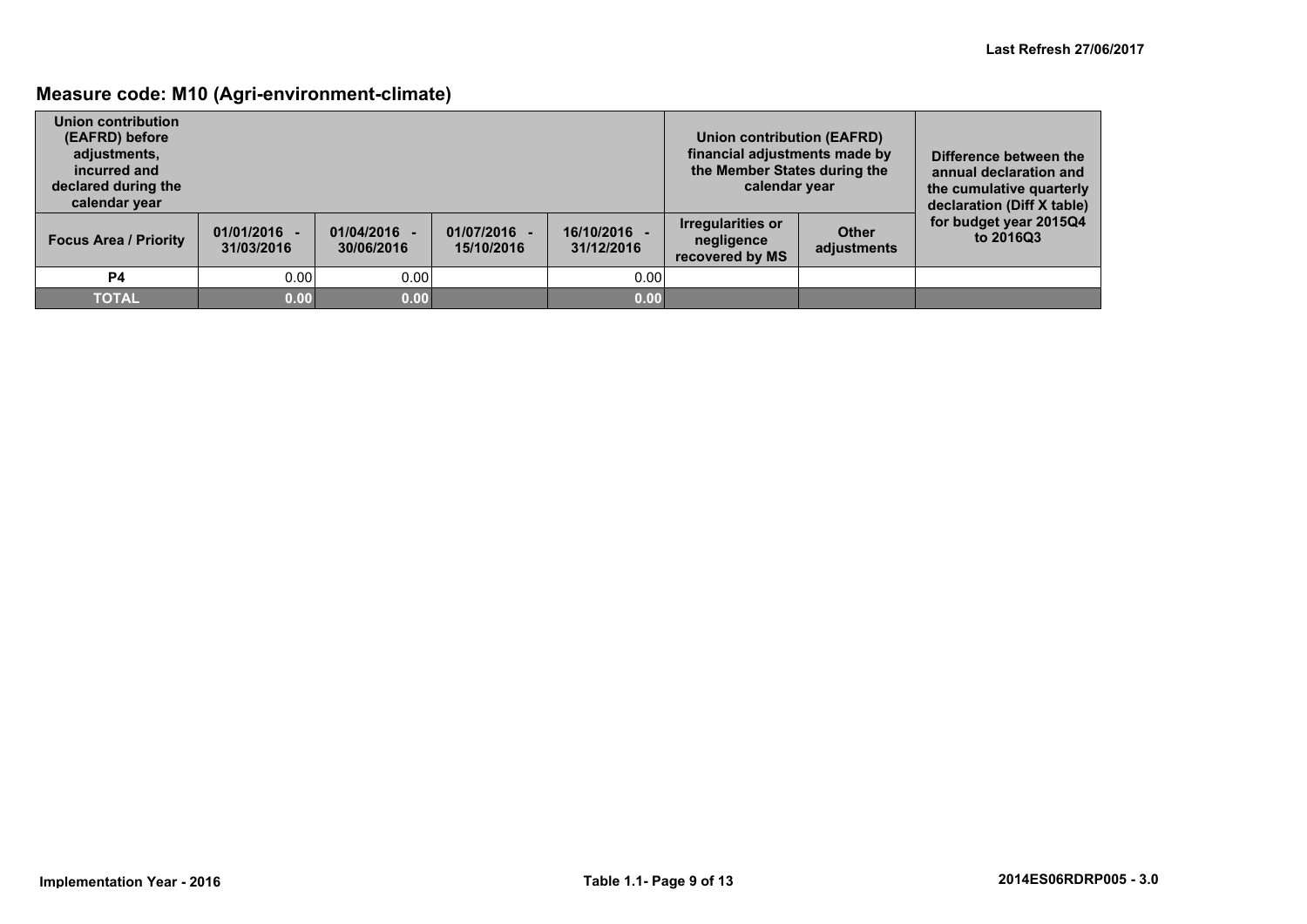### **Measure code: M11 (Organic Farming)**

| Union contribution<br>(EAFRD) before<br>adjustments,<br>incurred and<br>declared during the<br>calendar year |                              |                            |                          |                          | <b>Union contribution (EAFRD)</b><br>financial adjustments made by<br>the Member States during the<br>calendar year |                             | Difference between the<br>annual declaration and<br>the cumulative quarterly<br>declaration (Diff X table) |
|--------------------------------------------------------------------------------------------------------------|------------------------------|----------------------------|--------------------------|--------------------------|---------------------------------------------------------------------------------------------------------------------|-----------------------------|------------------------------------------------------------------------------------------------------------|
| <b>Focus Area / Priority</b>                                                                                 | $01/01/2016 -$<br>31/03/2016 | 01/04/2016 -<br>30/06/2016 | 01/07/2016<br>15/10/2016 | 16/10/2016<br>31/12/2016 | <b>Irregularities or</b><br>negligence<br>recovered by MS                                                           | <b>Other</b><br>adjustments | for budget year 2015Q4<br>to 2016Q3                                                                        |
| P4                                                                                                           | 0.00                         | 0.00                       | 0.00                     | 0.00                     |                                                                                                                     |                             |                                                                                                            |
| <b>TOTAL</b>                                                                                                 | 0.00                         | 0.00                       | 0.00                     | 0.00                     |                                                                                                                     |                             |                                                                                                            |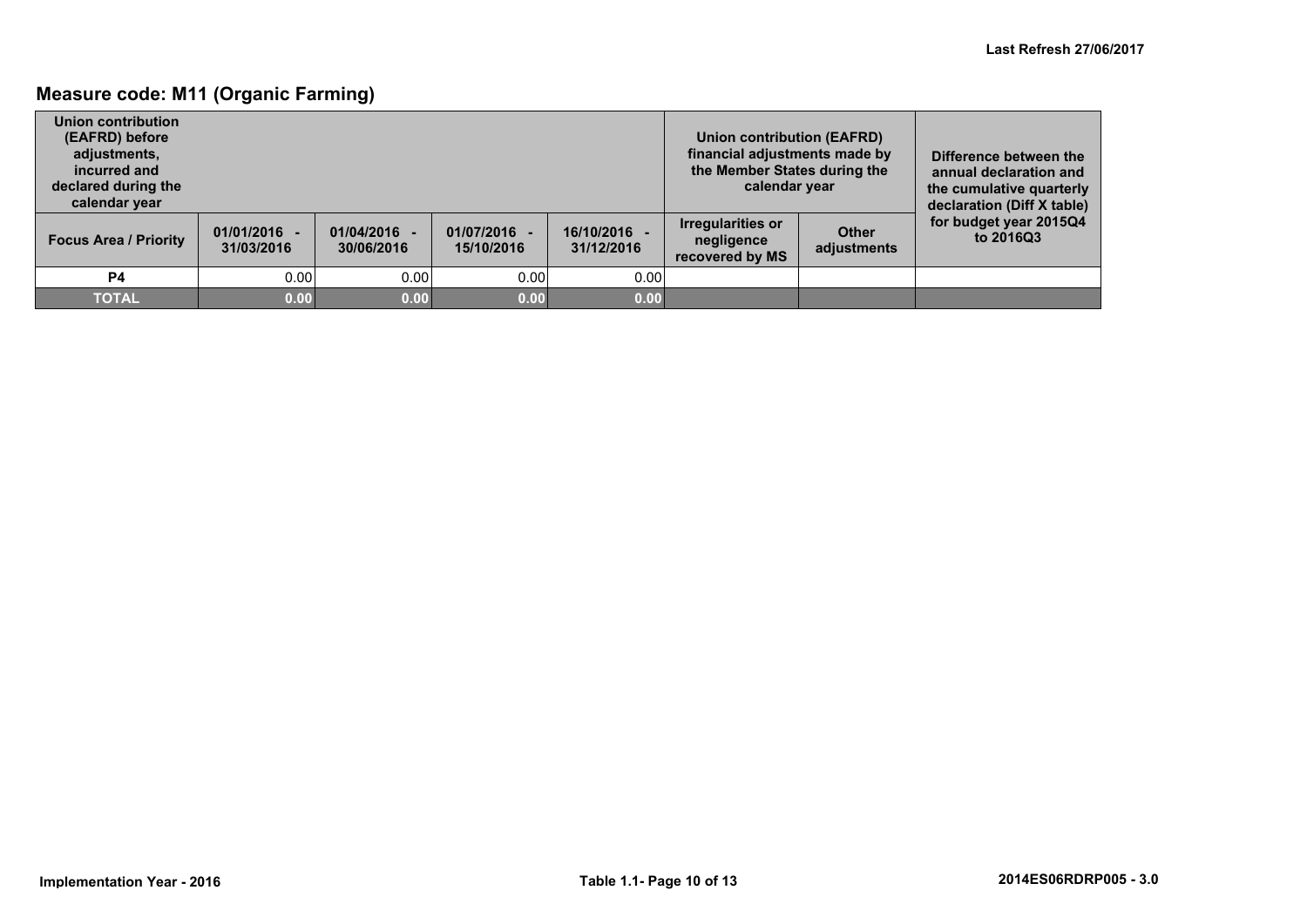### **Measure code: M16 (Cooperation)**

| <b>Union contribution</b><br>(EAFRD) before<br>adjustments,<br>incurred and<br>declared during the<br>calendar year |                            |                            |                            |                            | <b>Union contribution (EAFRD)</b><br>financial adjustments made by<br>the Member States during the<br>calendar year |                             | Difference between the<br>annual declaration and<br>the cumulative quarterly<br>declaration (Diff X table) |
|---------------------------------------------------------------------------------------------------------------------|----------------------------|----------------------------|----------------------------|----------------------------|---------------------------------------------------------------------------------------------------------------------|-----------------------------|------------------------------------------------------------------------------------------------------------|
| <b>Focus Area / Priority</b>                                                                                        | 01/01/2016 -<br>31/03/2016 | 01/04/2016 -<br>30/06/2016 | 01/07/2016 -<br>15/10/2016 | 16/10/2016 -<br>31/12/2016 | <b>Irregularities or</b><br>negligence<br>recovered by MS                                                           | <b>Other</b><br>adjustments | for budget year 2015Q4<br>to 2016Q3                                                                        |
| 2A                                                                                                                  | 0.00                       | 0.00                       | 0.00                       | 0.00                       |                                                                                                                     |                             |                                                                                                            |
| 2B                                                                                                                  | 0.00                       | 0.00                       | 0.00                       | 0.00                       |                                                                                                                     |                             |                                                                                                            |
| 3A                                                                                                                  | 0.00                       | 0.00                       | 0.00                       | 0.00                       |                                                                                                                     |                             |                                                                                                            |
| 3B                                                                                                                  | 0.00                       | 0.00                       | 0.00                       | 0.00                       |                                                                                                                     |                             |                                                                                                            |
| <b>5A</b>                                                                                                           | 0.00                       | 0.00                       | 0.00                       | 0.00                       |                                                                                                                     |                             |                                                                                                            |
| 5B                                                                                                                  | 0.00                       | 0.00                       | 0.00                       | 0.00                       |                                                                                                                     |                             |                                                                                                            |
| <b>5C</b>                                                                                                           | 0.00                       | 0.00                       | 0.00                       | 0.00                       |                                                                                                                     |                             |                                                                                                            |
| 5D                                                                                                                  | 0.00                       | 0.00                       | 0.00                       | 0.00                       |                                                                                                                     |                             |                                                                                                            |
| <b>5E</b>                                                                                                           | 0.00                       | 0.00                       | 0.00                       | 0.00                       |                                                                                                                     |                             |                                                                                                            |
| 6A                                                                                                                  | 0.00                       | 0.00                       | 0.00                       | 0.00                       |                                                                                                                     |                             |                                                                                                            |
| 6B                                                                                                                  | 0.00                       | 0.00                       | 0.00                       | 0.00                       |                                                                                                                     |                             |                                                                                                            |
| 6C                                                                                                                  | 0.00                       | 0.00                       | 0.00                       | 0.00                       |                                                                                                                     |                             |                                                                                                            |
| <b>P4</b>                                                                                                           | 0.00                       | 0.00                       | 0.00                       | 0.00                       |                                                                                                                     |                             |                                                                                                            |
| <b>TOTAL</b>                                                                                                        | 0.00                       | 0.00                       | 0.00                       | 0.00                       |                                                                                                                     |                             |                                                                                                            |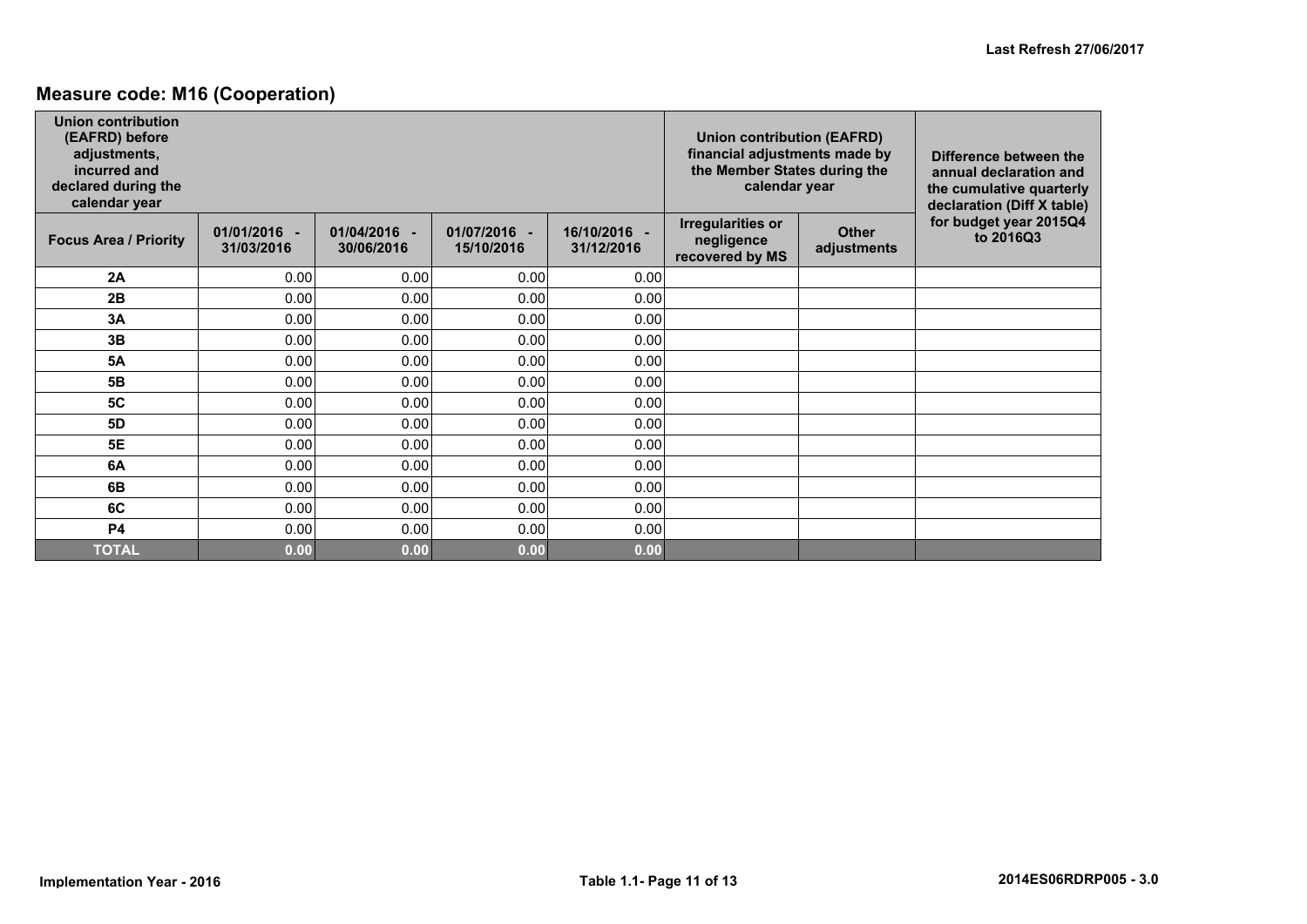### **Measure code: M19 (LEADER and CLLD)**

| Union contribution<br>(EAFRD) before<br>adjustments,<br>incurred and<br>declared during the<br>calendar year |                              |                            |                          |                          | Union contribution (EAFRD)<br>financial adjustments made by<br>the Member States during the<br>calendar year |                             | Difference between the<br>annual declaration and<br>the cumulative quarterly<br>declaration (Diff X table) |
|--------------------------------------------------------------------------------------------------------------|------------------------------|----------------------------|--------------------------|--------------------------|--------------------------------------------------------------------------------------------------------------|-----------------------------|------------------------------------------------------------------------------------------------------------|
| <b>Focus Area / Priority</b>                                                                                 | $01/01/2016 -$<br>31/03/2016 | 01/04/2016 -<br>30/06/2016 | 01/07/2016<br>15/10/2016 | 16/10/2016<br>31/12/2016 | <b>Irregularities or</b><br>negligence<br>recovered by MS                                                    | <b>Other</b><br>adjustments | for budget year 2015Q4<br>to 2016Q3                                                                        |
| 6B                                                                                                           | 0.00                         | 0.00                       | 0.00                     | 0.00                     |                                                                                                              |                             |                                                                                                            |
| <b>TOTAL</b>                                                                                                 | 0.00                         | 0.00                       | 0.00                     | 0.00                     |                                                                                                              |                             |                                                                                                            |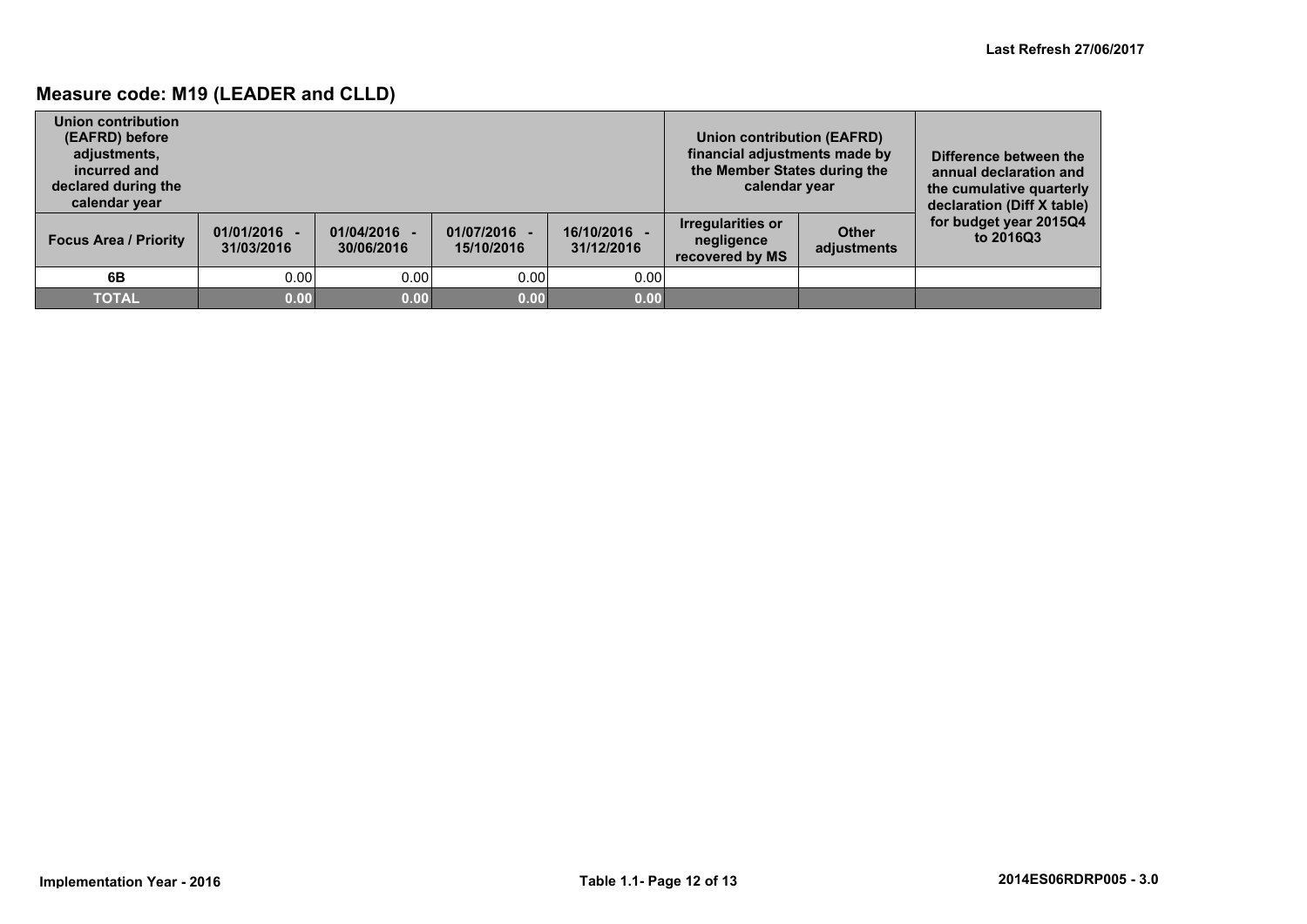### **Measure code: M20 (TA)**

| Union contribution<br>(EAFRD) before<br>adjustments,<br>incurred and<br>declared during the<br>calendar year |                              |                            |                          |                          | <b>Union contribution (EAFRD)</b><br>financial adjustments made by<br>the Member States during the<br>calendar year |                             | Difference between the<br>annual declaration and<br>the cumulative quarterly<br>declaration (Diff X table) |
|--------------------------------------------------------------------------------------------------------------|------------------------------|----------------------------|--------------------------|--------------------------|---------------------------------------------------------------------------------------------------------------------|-----------------------------|------------------------------------------------------------------------------------------------------------|
| <b>Focus Area / Priority</b>                                                                                 | $01/01/2016 -$<br>31/03/2016 | 01/04/2016 -<br>30/06/2016 | 01/07/2016<br>15/10/2016 | 16/10/2016<br>31/12/2016 | <b>Irregularities or</b><br>negligence<br>recovered by MS                                                           | <b>Other</b><br>adjustments | for budget year 2015Q4<br>to 2016Q3                                                                        |
| M20                                                                                                          | 0.00                         | 0.00                       | 0.00                     | 0.00                     |                                                                                                                     |                             |                                                                                                            |
| <b>TOTAL</b>                                                                                                 | 0.00                         | 0.00                       | 0.00                     | 0.00                     |                                                                                                                     |                             |                                                                                                            |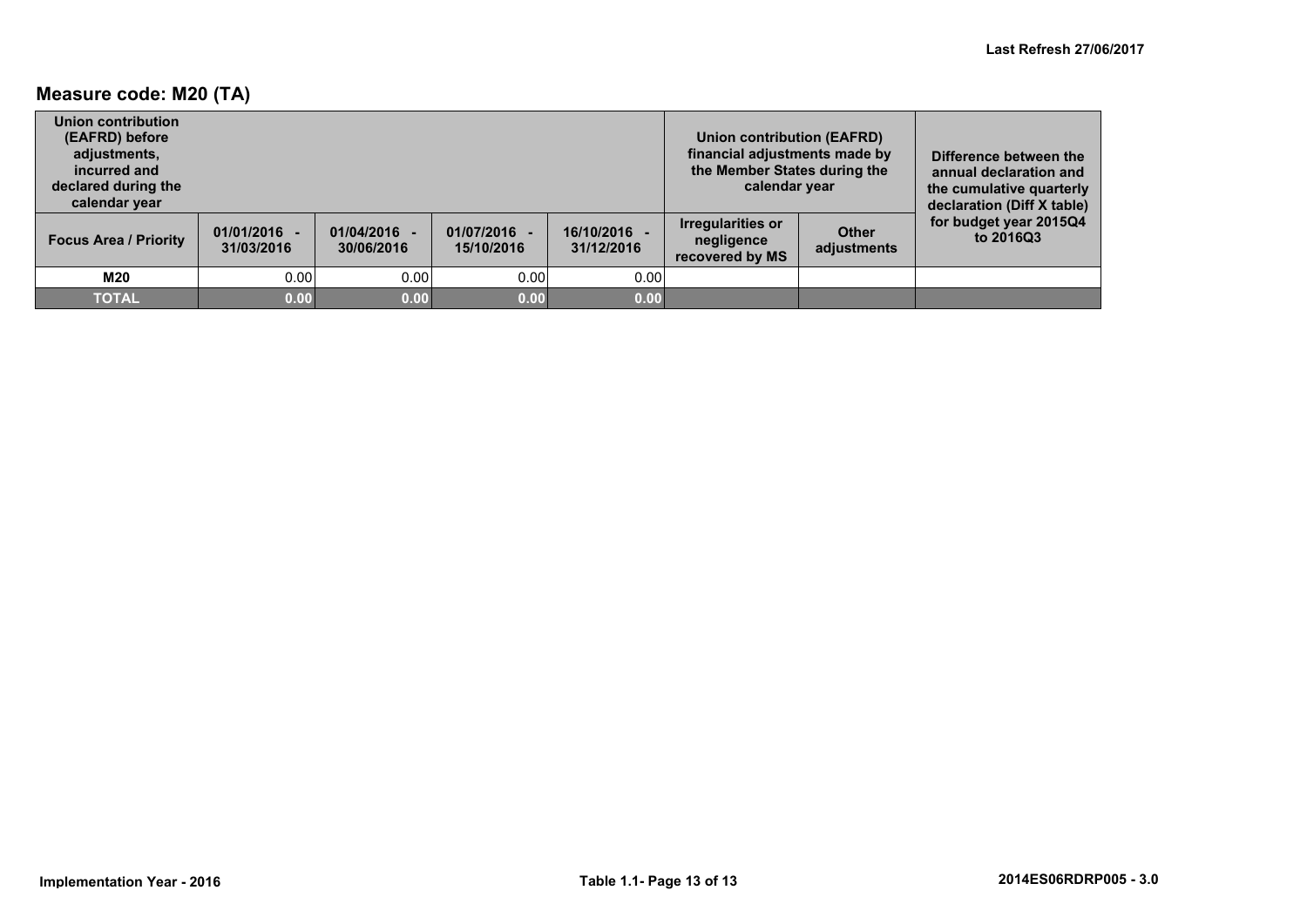## Table 1.2 - Financial implementation pertaining to the calendar year - Article 75(2) of Regulation (EU) No 1305/2013

Disclaimer: Data are those submitted quarterly by the Paying agency or the Coordination body (except the decision on annual clearance) 2016Q1 to 2016Q4 .

| Measure code                              | Type of Region art.<br>59(3) Reg. (EU) No<br>1305/2013 / Out of<br>which MS Financial<br><b>Instrument</b> | <b>Total public</b><br>expenditures<br>incurred and<br>paid by the<br>paying agency | <b>Union</b><br>contribution<br>(EAFRD) amount<br>resulting of the<br>application of<br>the co-financing<br>rate pertaining to<br>the measure | <b>Union</b><br>contribution<br>(EAFRD)<br>financial<br>adjustments(2)<br>(Irregularities or<br>negligence's<br>recovered by MS<br>$(+ / -)$ | <b>Union</b><br>contribution<br>(EAFRD) other<br>adjustments<br>made by the<br><b>Paying Agency</b> | <b>Union Contribution</b><br>(EAFRD) requested<br>amount | <b>Total of</b><br>adjustments<br>made in the<br>annual<br>declaration (total<br>of Diff X tables)<br>available as at<br>[date of report]<br>pertaining to the<br>calendar year |
|-------------------------------------------|------------------------------------------------------------------------------------------------------------|-------------------------------------------------------------------------------------|-----------------------------------------------------------------------------------------------------------------------------------------------|----------------------------------------------------------------------------------------------------------------------------------------------|-----------------------------------------------------------------------------------------------------|----------------------------------------------------------|---------------------------------------------------------------------------------------------------------------------------------------------------------------------------------|
|                                           |                                                                                                            | (a')                                                                                | (b')                                                                                                                                          | (c')                                                                                                                                         | (d')                                                                                                | $(e') = (b') + (c') + (d')$                              | (f')                                                                                                                                                                            |
|                                           | 59(3)(a)                                                                                                   | 0.00                                                                                | 0.00                                                                                                                                          |                                                                                                                                              |                                                                                                     | 0.00                                                     |                                                                                                                                                                                 |
| M01 - Knowledge                           | <b>Total M01</b>                                                                                           | 0.00                                                                                | 0.00                                                                                                                                          |                                                                                                                                              |                                                                                                     | 0.00                                                     |                                                                                                                                                                                 |
|                                           | Out of which MS FI                                                                                         |                                                                                     |                                                                                                                                               |                                                                                                                                              |                                                                                                     |                                                          |                                                                                                                                                                                 |
|                                           | 59(3)(a)                                                                                                   | 0.00                                                                                | 0.00                                                                                                                                          |                                                                                                                                              |                                                                                                     | 0.00                                                     |                                                                                                                                                                                 |
| M02 - Advisory<br>services                | <b>Total M02</b>                                                                                           | 0.00                                                                                | 0.00                                                                                                                                          |                                                                                                                                              |                                                                                                     | 0.00                                                     |                                                                                                                                                                                 |
|                                           | Out of which MS FI                                                                                         |                                                                                     |                                                                                                                                               |                                                                                                                                              |                                                                                                     |                                                          |                                                                                                                                                                                 |
|                                           | 59(3)(a)                                                                                                   | 0.00                                                                                | 0.00                                                                                                                                          |                                                                                                                                              |                                                                                                     | 0.00                                                     |                                                                                                                                                                                 |
| M03 - Quality<br>schemes                  | <b>Total M03</b>                                                                                           | 0.00                                                                                | 0.00                                                                                                                                          |                                                                                                                                              |                                                                                                     | 0.00                                                     |                                                                                                                                                                                 |
|                                           | Out of which MS FI                                                                                         |                                                                                     |                                                                                                                                               |                                                                                                                                              |                                                                                                     |                                                          |                                                                                                                                                                                 |
|                                           | 59(3)(a)                                                                                                   | 0.00                                                                                | 0.00                                                                                                                                          |                                                                                                                                              |                                                                                                     | 0.00                                                     |                                                                                                                                                                                 |
| M04 - Physical<br>Investment              | <b>Total M04</b>                                                                                           | 0.00                                                                                | 0.00                                                                                                                                          |                                                                                                                                              |                                                                                                     | 0.00                                                     |                                                                                                                                                                                 |
|                                           | Out of which MS FI                                                                                         | 0.00                                                                                | 0.00                                                                                                                                          |                                                                                                                                              |                                                                                                     | 0.00                                                     |                                                                                                                                                                                 |
|                                           | 59(3)(a)                                                                                                   | 0.00                                                                                | 0.00                                                                                                                                          |                                                                                                                                              |                                                                                                     | 0.00                                                     |                                                                                                                                                                                 |
| M05 - Restoring<br>agricultural potential | <b>Total M05</b>                                                                                           | 0.00                                                                                | 0.00                                                                                                                                          |                                                                                                                                              |                                                                                                     | 0.00                                                     |                                                                                                                                                                                 |
|                                           | Out of which MS FI                                                                                         |                                                                                     |                                                                                                                                               |                                                                                                                                              |                                                                                                     |                                                          |                                                                                                                                                                                 |
| M06 - Farm and                            | 59(3)(a)                                                                                                   | 0.00                                                                                | 0.00                                                                                                                                          |                                                                                                                                              |                                                                                                     | 0.00                                                     |                                                                                                                                                                                 |
| business                                  | <b>Total M06</b>                                                                                           | 0.00                                                                                | 0.00                                                                                                                                          |                                                                                                                                              |                                                                                                     | 0.00                                                     |                                                                                                                                                                                 |
| development                               | Out of which MS FI                                                                                         |                                                                                     |                                                                                                                                               |                                                                                                                                              |                                                                                                     |                                                          |                                                                                                                                                                                 |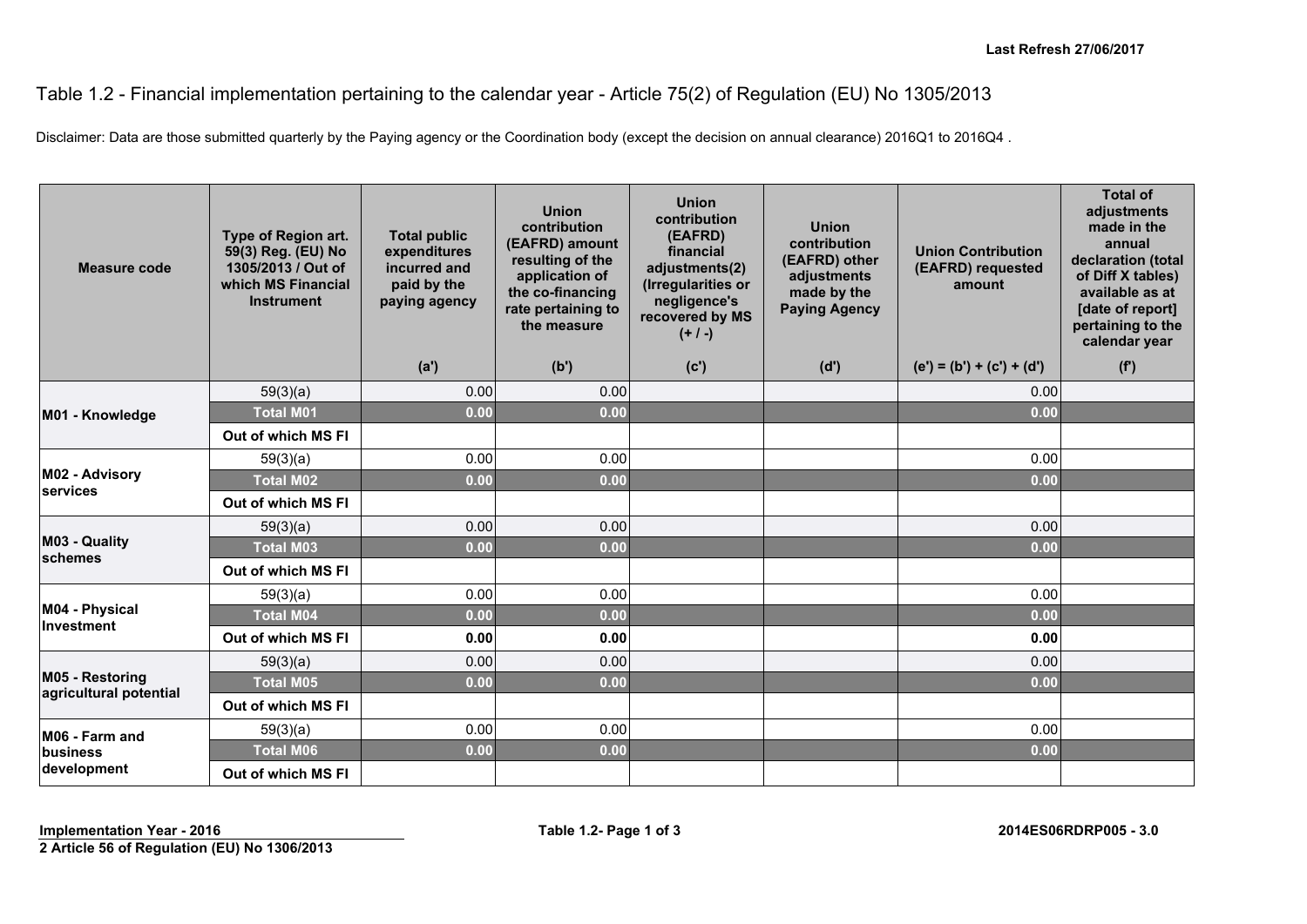#### **Last Refresh 27/06/2017**

| <b>Measure code</b>                | Type of Region art.<br>59(3) Reg. (EU) No<br>1305/2013 / Out of<br>which MS Financial<br><b>Instrument</b> | <b>Total public</b><br>expenditures<br>incurred and<br>paid by the<br>paying agency | <b>Union</b><br>contribution<br>(EAFRD) amount<br>resulting of the<br>application of<br>the co-financing<br>rate pertaining to<br>the measure | <b>Union</b><br>contribution<br>(EAFRD)<br>financial<br>adjustments(2)<br>(Irregularities or<br>negligence's<br>recovered by MS<br>$(+ / -)$ | <b>Union</b><br>contribution<br>(EAFRD) other<br>adjustments<br>made by the<br><b>Paying Agency</b> | <b>Union Contribution</b><br>(EAFRD) requested<br>amount | <b>Total of</b><br>adjustments<br>made in the<br>annual<br>declaration (total<br>of Diff X tables)<br>available as at<br>[date of report]<br>pertaining to the<br>calendar year |
|------------------------------------|------------------------------------------------------------------------------------------------------------|-------------------------------------------------------------------------------------|-----------------------------------------------------------------------------------------------------------------------------------------------|----------------------------------------------------------------------------------------------------------------------------------------------|-----------------------------------------------------------------------------------------------------|----------------------------------------------------------|---------------------------------------------------------------------------------------------------------------------------------------------------------------------------------|
|                                    |                                                                                                            | (a')                                                                                | (b')                                                                                                                                          | (c')                                                                                                                                         | (d')                                                                                                | $(e') = (b') + (c') + (d')$                              | (f')                                                                                                                                                                            |
|                                    | 59(3)(a)                                                                                                   | 0.00                                                                                | 0.00                                                                                                                                          |                                                                                                                                              |                                                                                                     | 0.00                                                     |                                                                                                                                                                                 |
| <b>M07 - Basic services</b>        | <b>Total M07</b>                                                                                           | 0.00                                                                                | 0.00                                                                                                                                          |                                                                                                                                              |                                                                                                     | 0.00                                                     |                                                                                                                                                                                 |
|                                    | Out of which MS FI                                                                                         |                                                                                     |                                                                                                                                               |                                                                                                                                              |                                                                                                     |                                                          |                                                                                                                                                                                 |
|                                    | 59(3)(a)                                                                                                   | 0.00                                                                                | 0.00                                                                                                                                          |                                                                                                                                              |                                                                                                     | 0.00                                                     |                                                                                                                                                                                 |
| M08 - Forest                       | <b>Total M08</b>                                                                                           | 0.00                                                                                | 0.00                                                                                                                                          |                                                                                                                                              |                                                                                                     | 0.00                                                     |                                                                                                                                                                                 |
|                                    | Out of which MS FI                                                                                         |                                                                                     |                                                                                                                                               |                                                                                                                                              |                                                                                                     |                                                          |                                                                                                                                                                                 |
|                                    | 59(3)(a)                                                                                                   | 0.00                                                                                | 0.00                                                                                                                                          |                                                                                                                                              |                                                                                                     | 0.00                                                     |                                                                                                                                                                                 |
| M10 - Agri-<br>environment-climate | <b>Total M10</b>                                                                                           | 0.00                                                                                | 0.00                                                                                                                                          |                                                                                                                                              |                                                                                                     | 0.00                                                     |                                                                                                                                                                                 |
|                                    | Out of which MS FI                                                                                         |                                                                                     |                                                                                                                                               |                                                                                                                                              |                                                                                                     |                                                          |                                                                                                                                                                                 |
|                                    | 59(3)(a)                                                                                                   | 0.00                                                                                | 0.00                                                                                                                                          |                                                                                                                                              |                                                                                                     | 0.00                                                     |                                                                                                                                                                                 |
| M11 - Organic<br>Farming           | <b>Total M11</b>                                                                                           | 0.00                                                                                | 0.00                                                                                                                                          |                                                                                                                                              |                                                                                                     | 0.00                                                     |                                                                                                                                                                                 |
|                                    | Out of which MS FI                                                                                         |                                                                                     |                                                                                                                                               |                                                                                                                                              |                                                                                                     |                                                          |                                                                                                                                                                                 |
|                                    | 59(3)(a)                                                                                                   | 0.00                                                                                | 0.00                                                                                                                                          |                                                                                                                                              |                                                                                                     | 0.00                                                     |                                                                                                                                                                                 |
| M16 - Cooperation                  | <b>Total M16</b>                                                                                           | 0.00                                                                                | 0.00                                                                                                                                          |                                                                                                                                              |                                                                                                     | 0.00                                                     |                                                                                                                                                                                 |
|                                    | Out of which MS FI                                                                                         |                                                                                     |                                                                                                                                               |                                                                                                                                              |                                                                                                     |                                                          |                                                                                                                                                                                 |
|                                    | 59(3)(a)                                                                                                   | 0.00                                                                                | 0.00                                                                                                                                          |                                                                                                                                              |                                                                                                     | 0.00                                                     |                                                                                                                                                                                 |
| M19 - LEADER and<br><b>CLLD</b>    | <b>Total M19</b>                                                                                           | 0.00                                                                                | 0.00                                                                                                                                          |                                                                                                                                              |                                                                                                     | 0.00                                                     |                                                                                                                                                                                 |
|                                    | Out of which MS FI                                                                                         |                                                                                     |                                                                                                                                               |                                                                                                                                              |                                                                                                     |                                                          |                                                                                                                                                                                 |
|                                    | 59(3)(a)                                                                                                   | 0.00                                                                                | 0.00                                                                                                                                          |                                                                                                                                              |                                                                                                     | 0.00                                                     |                                                                                                                                                                                 |
| <b>M20 - TA</b>                    | <b>Total M20</b>                                                                                           | 0.00                                                                                | 0.00                                                                                                                                          |                                                                                                                                              |                                                                                                     | 0.00                                                     |                                                                                                                                                                                 |
|                                    | Out of which MS FI                                                                                         |                                                                                     |                                                                                                                                               |                                                                                                                                              |                                                                                                     |                                                          |                                                                                                                                                                                 |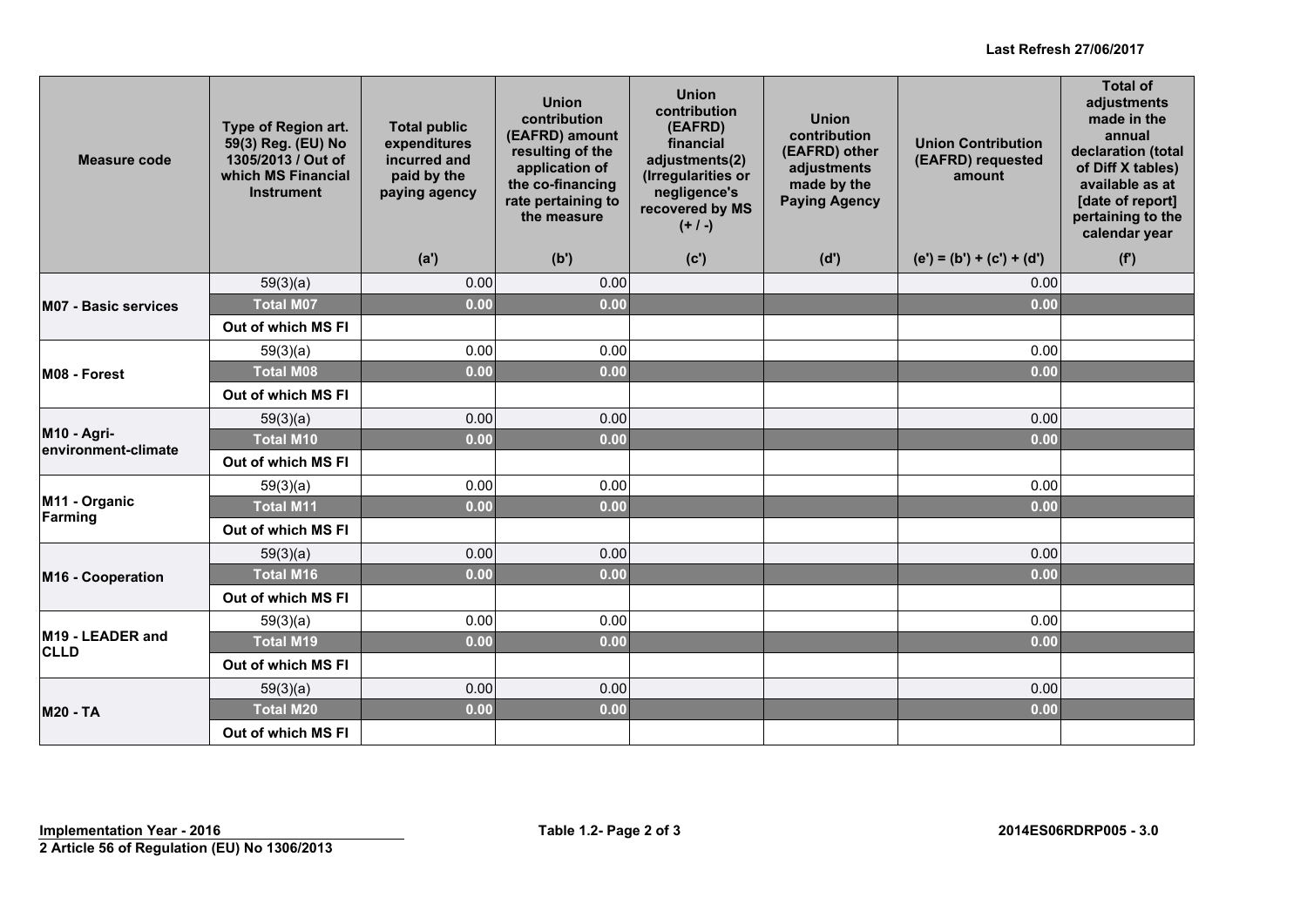| <b>All Measures</b>                                             |                    |      |      |  |  |      |  |
|-----------------------------------------------------------------|--------------------|------|------|--|--|------|--|
|                                                                 | 59(3)(a)           | 0.00 | 0.00 |  |  | 0.00 |  |
|                                                                 | <b>Total</b>       | 0.00 | 0.00 |  |  | 0.00 |  |
|                                                                 | Out of which MS FI | 0.00 | 0.00 |  |  | 0.00 |  |
| Total EAFRD amount reimbursed (paid) to MS as at 27/06/2017 (g) |                    |      |      |  |  |      |  |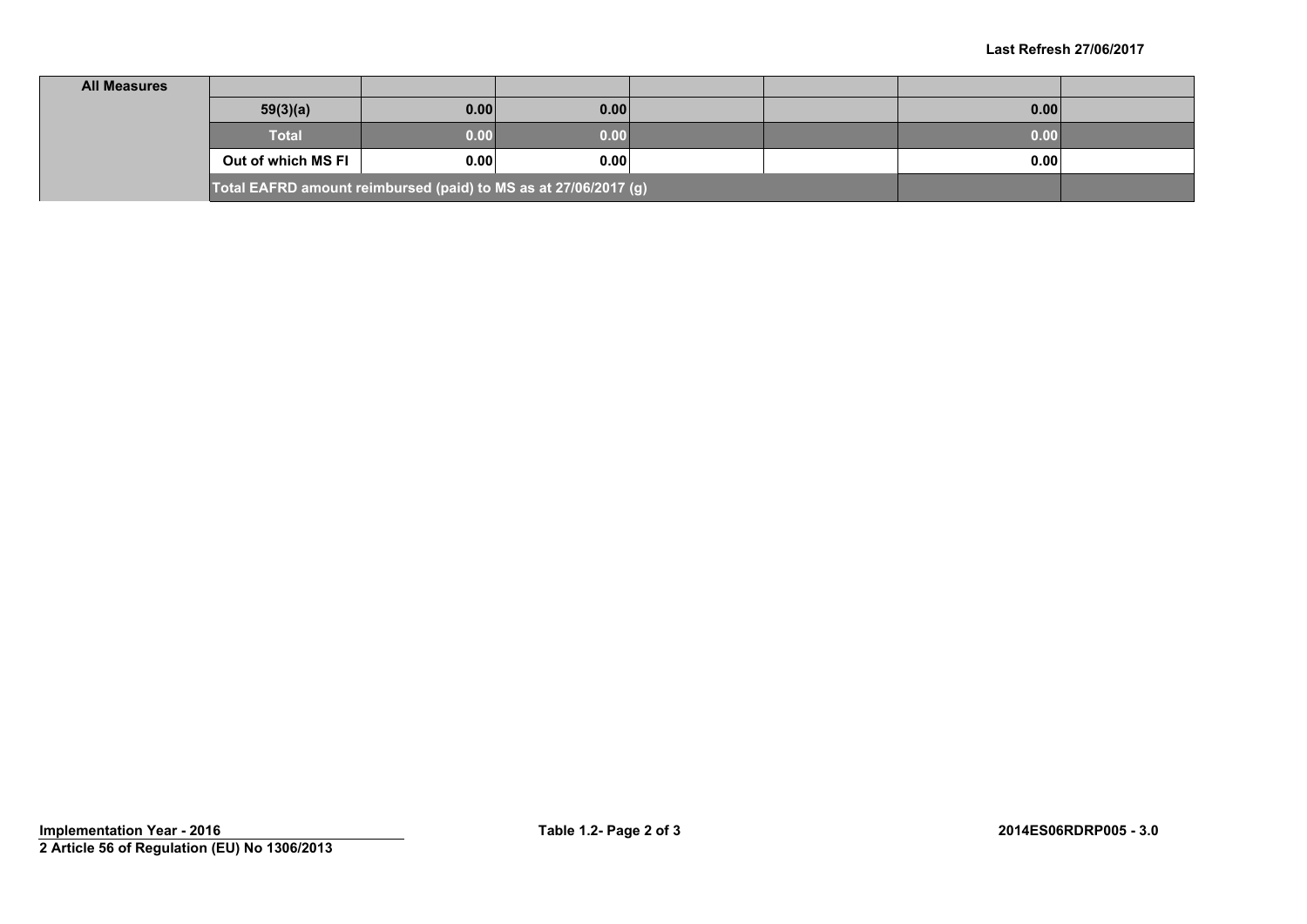Table 1.3 Financial implementation at the end of the calendar year (aggregated table from the beginning of the programming period)

Disclaimer: Data are those submitted quarterly by the Paying agency or the Coordination body (except the decision on annual clearance) 2015Q3 to 2016Q4 .

| <b>Measure code</b>                       | Type of Region art.<br>59(3) Reg. (EU) No<br>1305/2013 / Out of<br>which MS Financial<br><b>Instrument</b> | <b>Total public</b><br>expenditures<br>incurred and<br>paid by the<br>paying agency | <b>Union</b><br>contribution<br>(EAFRD) amount<br>resulting of the<br>application of<br>the co-financing<br>rate pertaining to<br>the measure | <b>Union</b><br>contribution<br>(EAFRD)<br>financial<br>adjustments(2)<br>(Irregularities or<br>negligence's<br>recovered by MS<br>$(+ / -)$ | Union<br>contribution<br>(EAFRD) other<br>adjustments<br>made by the<br><b>Paying Agency</b> | <b>Union Contribution</b><br>(EAFRD) requested<br>amount | <b>Total of</b><br>adjustments<br>made in the<br>annual<br>declaration (total<br>of Diff X tables)<br>available as at<br>[date of report]<br>pertaining to the<br>calendar year |
|-------------------------------------------|------------------------------------------------------------------------------------------------------------|-------------------------------------------------------------------------------------|-----------------------------------------------------------------------------------------------------------------------------------------------|----------------------------------------------------------------------------------------------------------------------------------------------|----------------------------------------------------------------------------------------------|----------------------------------------------------------|---------------------------------------------------------------------------------------------------------------------------------------------------------------------------------|
|                                           |                                                                                                            | (a')                                                                                | (b')                                                                                                                                          | (c')                                                                                                                                         | (d')                                                                                         | $(e') = (b') + (c') + (d')$                              | (f')                                                                                                                                                                            |
|                                           | 59(3)(a)                                                                                                   | 0.00                                                                                | 0.00                                                                                                                                          |                                                                                                                                              |                                                                                              | 0.00                                                     |                                                                                                                                                                                 |
| M01 - Knowledge                           | <b>Total M01</b>                                                                                           | 0.00                                                                                | 0.00                                                                                                                                          |                                                                                                                                              |                                                                                              | 0.00                                                     |                                                                                                                                                                                 |
|                                           | Out of which MS FI                                                                                         |                                                                                     |                                                                                                                                               |                                                                                                                                              |                                                                                              |                                                          |                                                                                                                                                                                 |
|                                           | 59(3)(a)                                                                                                   | 0.00                                                                                | 0.00                                                                                                                                          |                                                                                                                                              |                                                                                              | 0.00                                                     |                                                                                                                                                                                 |
| M02 - Advisory<br>services                | <b>Total M02</b>                                                                                           | 0.00                                                                                | 0.00                                                                                                                                          |                                                                                                                                              |                                                                                              | 0.00                                                     |                                                                                                                                                                                 |
|                                           | Out of which MS FI                                                                                         |                                                                                     |                                                                                                                                               |                                                                                                                                              |                                                                                              |                                                          |                                                                                                                                                                                 |
|                                           | 59(3)(a)                                                                                                   | 0.00                                                                                | 0.00                                                                                                                                          |                                                                                                                                              |                                                                                              | 0.00                                                     |                                                                                                                                                                                 |
| M03 - Quality<br>schemes                  | <b>Total M03</b>                                                                                           | 0.00                                                                                | 0.00                                                                                                                                          |                                                                                                                                              |                                                                                              | 0.00                                                     |                                                                                                                                                                                 |
|                                           | Out of which MS FI                                                                                         |                                                                                     |                                                                                                                                               |                                                                                                                                              |                                                                                              |                                                          |                                                                                                                                                                                 |
|                                           | 59(3)(a)                                                                                                   | 0.00                                                                                | 0.00                                                                                                                                          |                                                                                                                                              |                                                                                              | 0.00                                                     |                                                                                                                                                                                 |
| M04 - Physical<br>Investment              | <b>Total M04</b>                                                                                           | 0.00                                                                                | 0.00                                                                                                                                          |                                                                                                                                              |                                                                                              | 0.00                                                     |                                                                                                                                                                                 |
|                                           | Out of which MS FI                                                                                         | 0.00                                                                                | 0.00                                                                                                                                          |                                                                                                                                              |                                                                                              | 0.00                                                     |                                                                                                                                                                                 |
|                                           | 59(3)(a)                                                                                                   | 0.00                                                                                | 0.00                                                                                                                                          |                                                                                                                                              |                                                                                              | 0.00                                                     |                                                                                                                                                                                 |
| M05 - Restoring<br>agricultural potential | <b>Total M05</b>                                                                                           | 0.00                                                                                | 0.00                                                                                                                                          |                                                                                                                                              |                                                                                              | 0.00                                                     |                                                                                                                                                                                 |
|                                           | Out of which MS FI                                                                                         |                                                                                     |                                                                                                                                               |                                                                                                                                              |                                                                                              |                                                          |                                                                                                                                                                                 |
| M06 - Farm and                            | 59(3)(a)                                                                                                   | 0.00                                                                                | 0.00                                                                                                                                          |                                                                                                                                              |                                                                                              | 0.00                                                     |                                                                                                                                                                                 |
| business                                  | <b>Total M06</b>                                                                                           | 0.00                                                                                | 0.00                                                                                                                                          |                                                                                                                                              |                                                                                              | 0.00                                                     |                                                                                                                                                                                 |
| development                               | Out of which MS FI                                                                                         |                                                                                     |                                                                                                                                               |                                                                                                                                              |                                                                                              |                                                          |                                                                                                                                                                                 |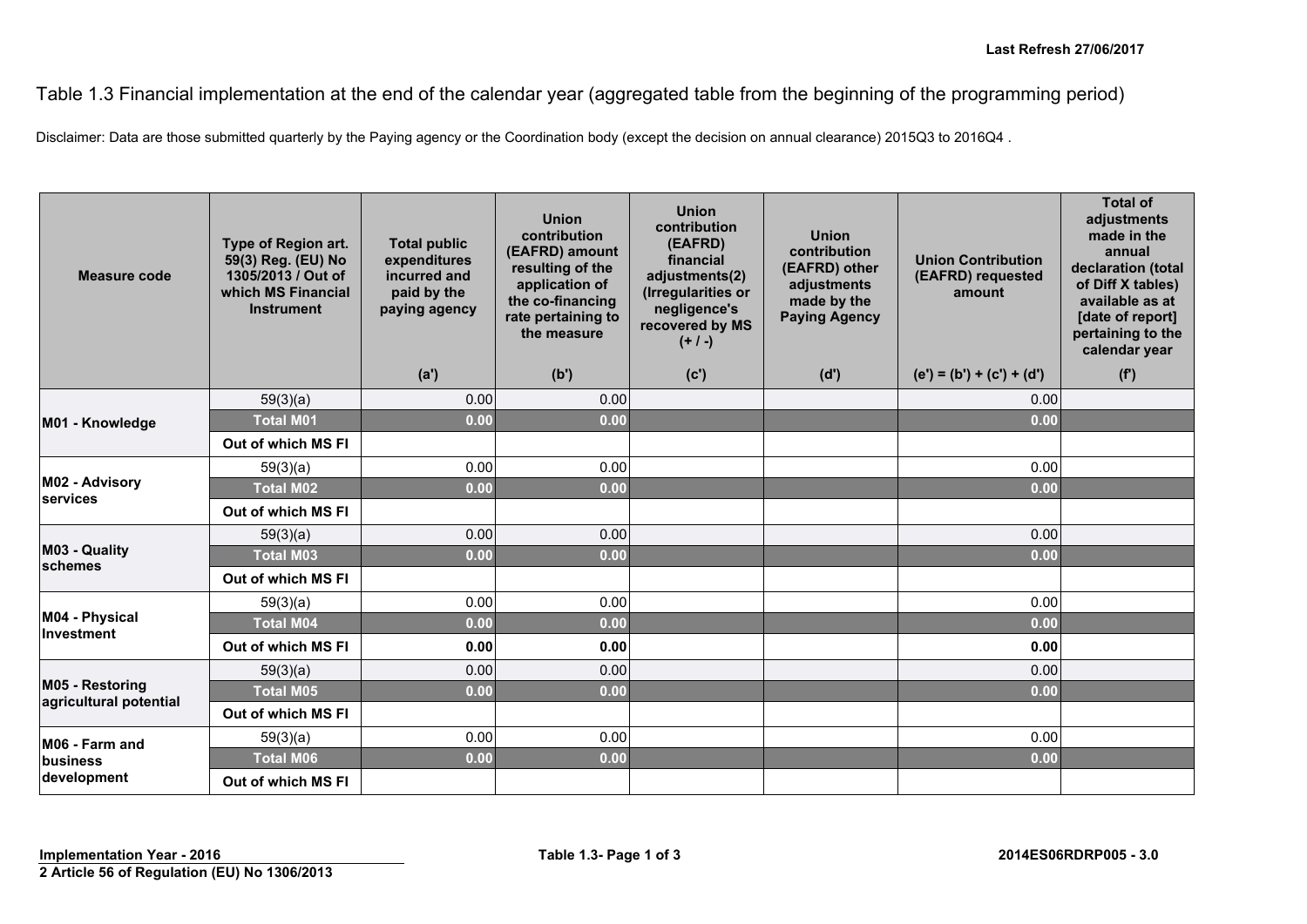#### **Last Refresh 27/06/2017**

| Measure code                       | Type of Region art.<br>59(3) Reg. (EU) No<br>1305/2013 / Out of<br>which MS Financial<br><b>Instrument</b> | <b>Total public</b><br>expenditures<br>incurred and<br>paid by the<br>paying agency | <b>Union</b><br>contribution<br>(EAFRD) amount<br>resulting of the<br>application of<br>the co-financing<br>rate pertaining to<br>the measure | <b>Union</b><br>contribution<br>(EAFRD)<br>financial<br>adjustments(2)<br>(Irregularities or<br>negligence's<br>recovered by MS<br>$(+ / -)$ | <b>Union</b><br>contribution<br>(EAFRD) other<br>adjustments<br>made by the<br><b>Paying Agency</b> | <b>Union Contribution</b><br>(EAFRD) requested<br>amount | <b>Total of</b><br>adjustments<br>made in the<br>annual<br>declaration (total<br>of Diff X tables)<br>available as at<br>[date of report]<br>pertaining to the<br>calendar year |
|------------------------------------|------------------------------------------------------------------------------------------------------------|-------------------------------------------------------------------------------------|-----------------------------------------------------------------------------------------------------------------------------------------------|----------------------------------------------------------------------------------------------------------------------------------------------|-----------------------------------------------------------------------------------------------------|----------------------------------------------------------|---------------------------------------------------------------------------------------------------------------------------------------------------------------------------------|
|                                    |                                                                                                            | (a')                                                                                | (b')                                                                                                                                          | (c')                                                                                                                                         | (d')                                                                                                | $(e') = (b') + (c') + (d')$                              | (f')                                                                                                                                                                            |
|                                    | 59(3)(a)                                                                                                   | 0.00                                                                                | 0.00                                                                                                                                          |                                                                                                                                              |                                                                                                     | 0.00                                                     |                                                                                                                                                                                 |
| <b>M07 - Basic services</b>        | <b>Total M07</b>                                                                                           | 0.00                                                                                | 0.00                                                                                                                                          |                                                                                                                                              |                                                                                                     | 0.00                                                     |                                                                                                                                                                                 |
|                                    | Out of which MS FI                                                                                         |                                                                                     |                                                                                                                                               |                                                                                                                                              |                                                                                                     |                                                          |                                                                                                                                                                                 |
|                                    | 59(3)(a)                                                                                                   | 0.00                                                                                | 0.00                                                                                                                                          |                                                                                                                                              |                                                                                                     | 0.00                                                     |                                                                                                                                                                                 |
| M08 - Forest                       | <b>Total M08</b>                                                                                           | 0.00                                                                                | 0.00                                                                                                                                          |                                                                                                                                              |                                                                                                     | 0.00                                                     |                                                                                                                                                                                 |
|                                    | Out of which MS FI                                                                                         |                                                                                     |                                                                                                                                               |                                                                                                                                              |                                                                                                     |                                                          |                                                                                                                                                                                 |
|                                    | 59(3)(a)                                                                                                   | 0.00                                                                                | 0.00                                                                                                                                          |                                                                                                                                              |                                                                                                     | 0.00                                                     |                                                                                                                                                                                 |
| M10 - Agri-<br>environment-climate | <b>Total M10</b>                                                                                           | 0.00                                                                                | 0.00                                                                                                                                          |                                                                                                                                              |                                                                                                     | 0.00                                                     |                                                                                                                                                                                 |
|                                    | Out of which MS FI                                                                                         |                                                                                     |                                                                                                                                               |                                                                                                                                              |                                                                                                     |                                                          |                                                                                                                                                                                 |
|                                    | 59(3)(a)                                                                                                   | 0.00                                                                                | 0.00                                                                                                                                          |                                                                                                                                              |                                                                                                     | 0.00                                                     |                                                                                                                                                                                 |
| M11 - Organic<br>Farming           | <b>Total M11</b>                                                                                           | 0.00                                                                                | 0.00                                                                                                                                          |                                                                                                                                              |                                                                                                     | 0.00                                                     |                                                                                                                                                                                 |
|                                    | Out of which MS FI                                                                                         |                                                                                     |                                                                                                                                               |                                                                                                                                              |                                                                                                     |                                                          |                                                                                                                                                                                 |
|                                    | 59(3)(a)                                                                                                   | 0.00                                                                                | 0.00                                                                                                                                          |                                                                                                                                              |                                                                                                     | 0.00                                                     |                                                                                                                                                                                 |
| M16 - Cooperation                  | <b>Total M16</b>                                                                                           | 0.00                                                                                | 0.00                                                                                                                                          |                                                                                                                                              |                                                                                                     | 0.00                                                     |                                                                                                                                                                                 |
|                                    | Out of which MS FI                                                                                         |                                                                                     |                                                                                                                                               |                                                                                                                                              |                                                                                                     |                                                          |                                                                                                                                                                                 |
|                                    | 59(3)(a)                                                                                                   | 0.00                                                                                | 0.00                                                                                                                                          |                                                                                                                                              |                                                                                                     | 0.00                                                     |                                                                                                                                                                                 |
| M19 - LEADER and<br><b>CLLD</b>    | <b>Total M19</b>                                                                                           | 0.00                                                                                | 0.00                                                                                                                                          |                                                                                                                                              |                                                                                                     | 0.00                                                     |                                                                                                                                                                                 |
|                                    | Out of which MS FI                                                                                         |                                                                                     |                                                                                                                                               |                                                                                                                                              |                                                                                                     |                                                          |                                                                                                                                                                                 |
|                                    | 59(3)(a)                                                                                                   | 0.00                                                                                | 0.00                                                                                                                                          |                                                                                                                                              |                                                                                                     | 0.00                                                     |                                                                                                                                                                                 |
| <b>M20 - TA</b>                    | <b>Total M20</b>                                                                                           | 0.00                                                                                | 0.00                                                                                                                                          |                                                                                                                                              |                                                                                                     | 0.00                                                     |                                                                                                                                                                                 |
|                                    | Out of which MS FI                                                                                         |                                                                                     |                                                                                                                                               |                                                                                                                                              |                                                                                                     |                                                          |                                                                                                                                                                                 |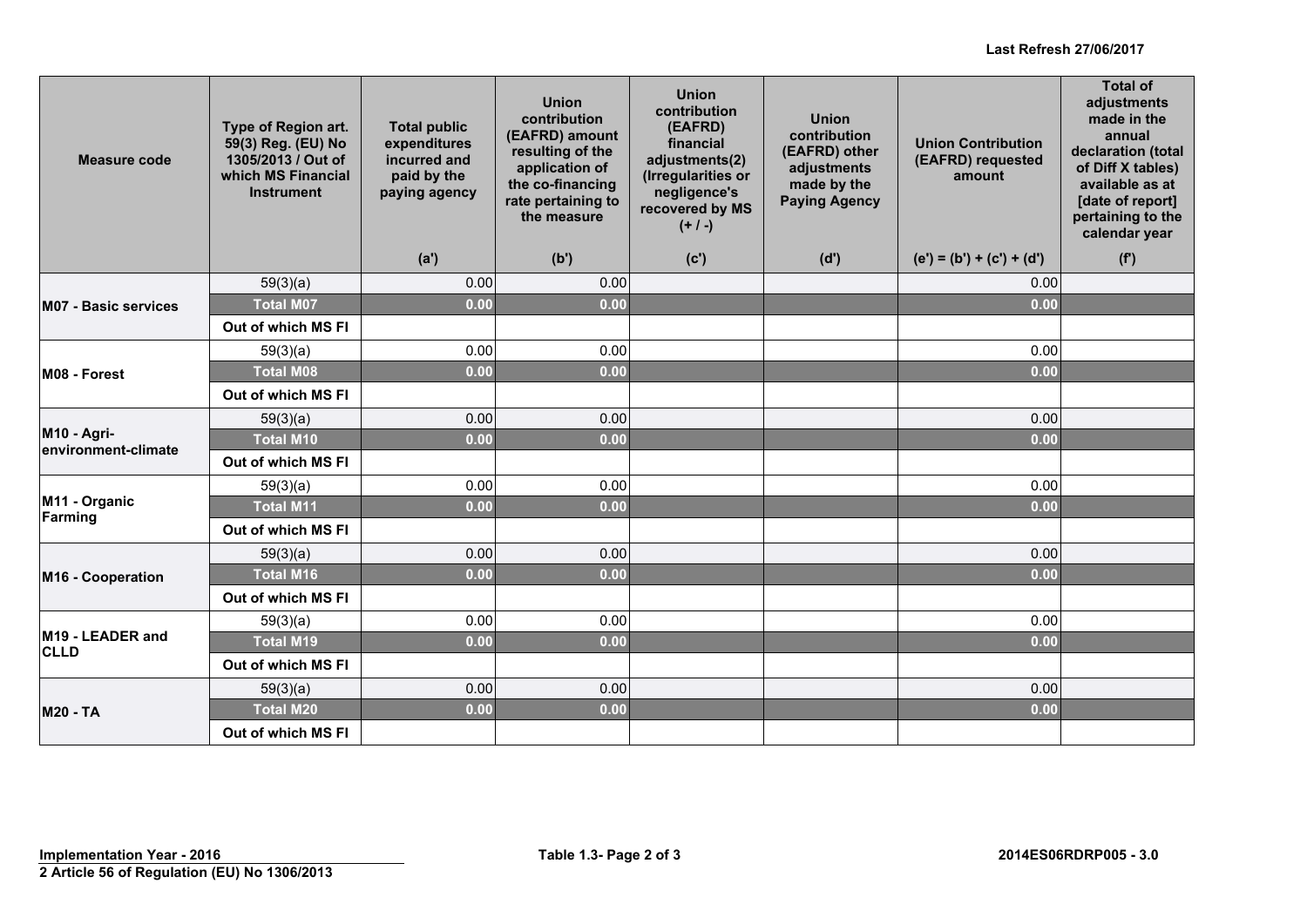| <b>All Measures</b> |                                                                 |      |      |  |      |  |
|---------------------|-----------------------------------------------------------------|------|------|--|------|--|
|                     | 59(3)(a)                                                        | 0.00 | 0.00 |  | 0.00 |  |
|                     | Total                                                           | 0.00 | 0.00 |  | 0.00 |  |
|                     | Out of which MS FI                                              | 0.00 | 0.00 |  | 0.00 |  |
|                     | Total EAFRD amount reimbursed (paid) to MS as at 27/06/2017 (g) |      |      |  |      |  |